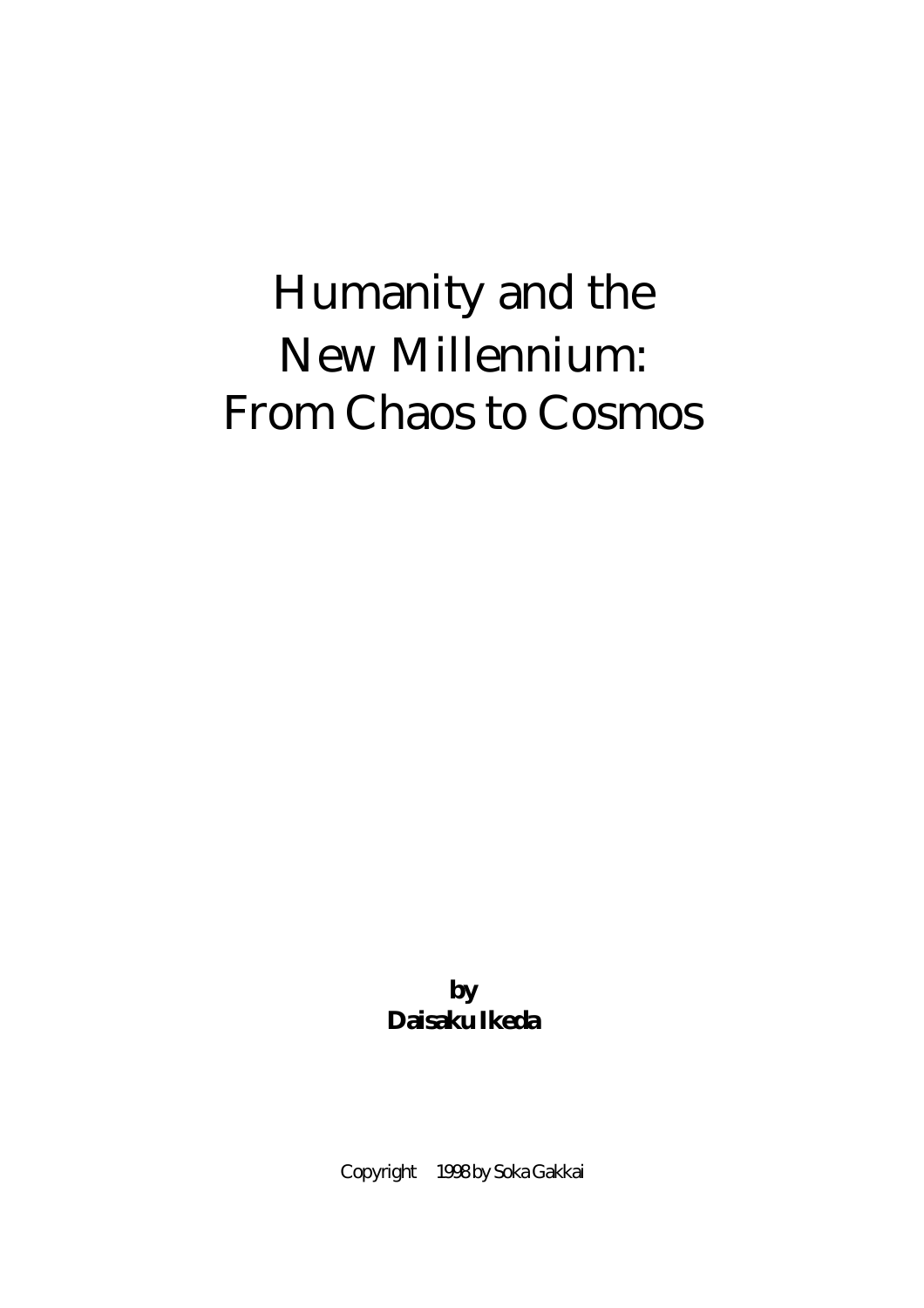All rights reserved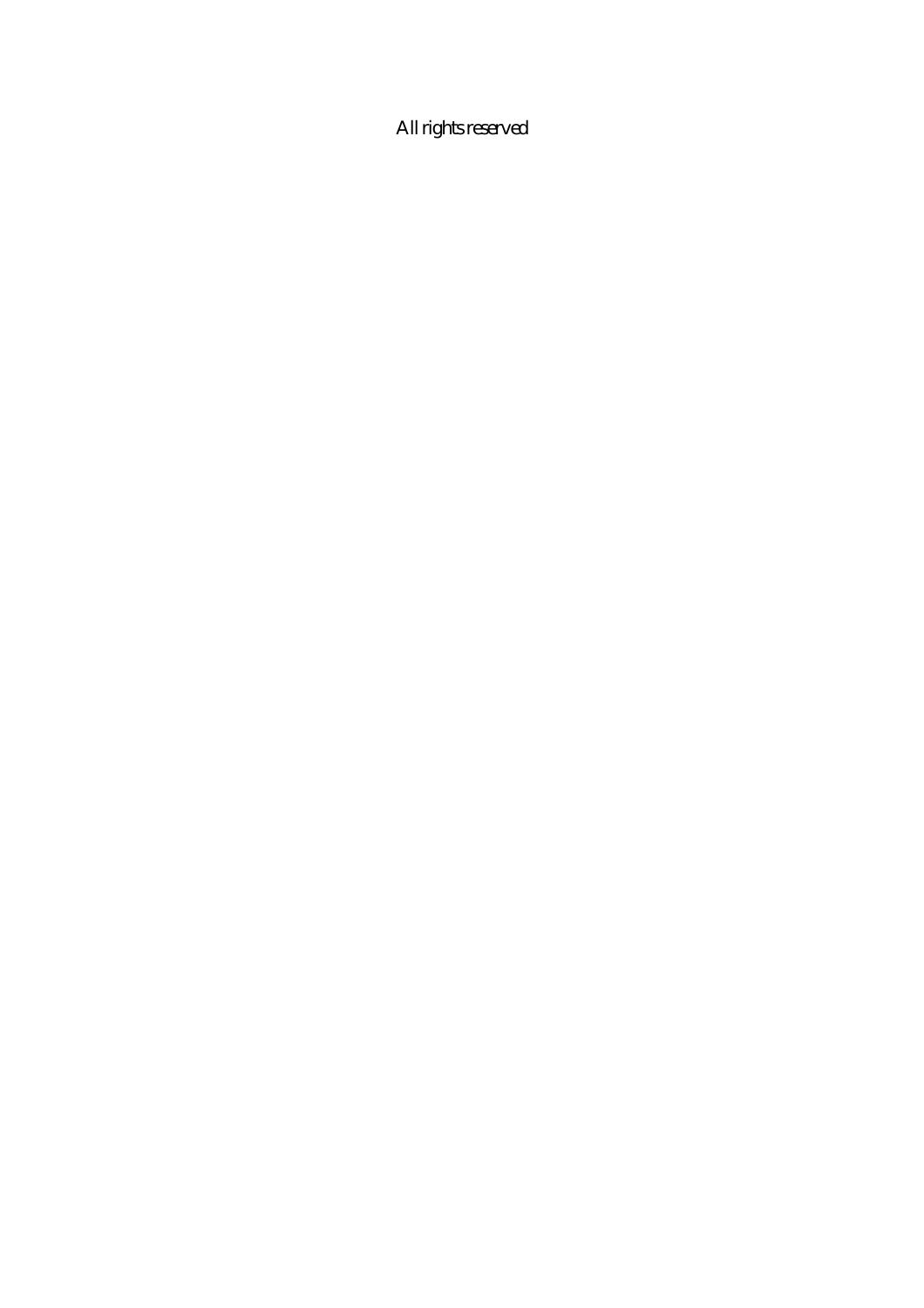# We set the set of the set of the set of the set of the set of the set of the set of the set of the set of the set of the set of the set of the set of the set of the set of the set of the set of the set of the set of the se

hen the twentieth century began, there was a general belief that human progress was limitless. Now that century is drawing to a close. The lofty ideals and high purposes envisioned at the outset of this century have been belied by the extremist ideologies that have swept the world, leaving only conflict and slaughter in their wake. Perhaps no other century has been witness to such endless tragedy and human folly; the global environment has been grievously damaged, and the gap between rich and poor is greater than ever.

 Three years ago today in a lecture at the East-West Center in Hawaii, I shared my sense that the twentieth century has been stained by all-too-frequent slaughter at human hands.<sup>1</sup> The nearer we draw to the close of the century, the stronger grows an anguished sense of the futility and waste that has characterized this era of human history.

 In earlier days when voices were raised in alarm at the prospect of full-scale nuclear war, we often heard the dreaded term "overkill." Then, through the courageous efforts of former Soviet president Mikhail Gorbachev and other world leaders, the structures of the Cold War conflict were dismantled, and today the nightmare of Armageddon seems to have grown somewhat more remote. The term "overkill," unfortunately, remains with us. Like the curse of Cain, it haunts the world.

 It was the late Isaiah Berlin who wrote "no century has seen so much remorseless and continued slaughter of human beings by one another as our own." $^2$  This appraisal is shared by many intellectuals, including American historian Arthur M. Schlesinger, Jr.

# CONCEPT OF TIME RECONSIDERED

 What is needed in order to advance human history, to move from darkness to light, from despair to hope, from killing to coexistence? As the end of the century nears, various efforts are being made to probe and gain new understanding of these issues. Here, however, I would like to suggest the value of reexamining the history of humankind on a larger scale and over vaster spans of time.

 With such a broad view, Buddhism speaks of three periods after the death of Shakyamuni Buddha [which modern scholarship locates around 500 B.C.E.]. These are the Former Day of the Law when people embracing his teachings can attain enlightenment; the Middle Day of the Law when Buddhism becomes formalized and less effective; and the Latter Day of the Law when his teachings lose the power to lead people to enlightenment. Each of the first two periods is said to last between five hundred and a thousand years. The Latter Day of the Law is believed to last ten thousand years.

 When Nichiren, the thirteenth-century Japanese Buddhist sage whose teachings inspire the activities of the SGI, writes that "Nam-myoho-renge-kyo [identified by him as the fundamental Law of life] will spread for ten thousand years and more," he displays a long-term perspective from which he indicates that his teachings will have the power to awaken people and prevent suffering even in this corrupted "Latter Day of the Law," and that they will continue to contribute to the welfare of human society into the distant future even ten thousand and more years hence. This is a far-reaching perspective, a great prospect for the future, derived from an extraordinarily profound conviction.

 Nichiren's approach can be said to represent the essence of the Buddhist view of history. The three time periods should not be understood in formalistic or categorical terms. Nor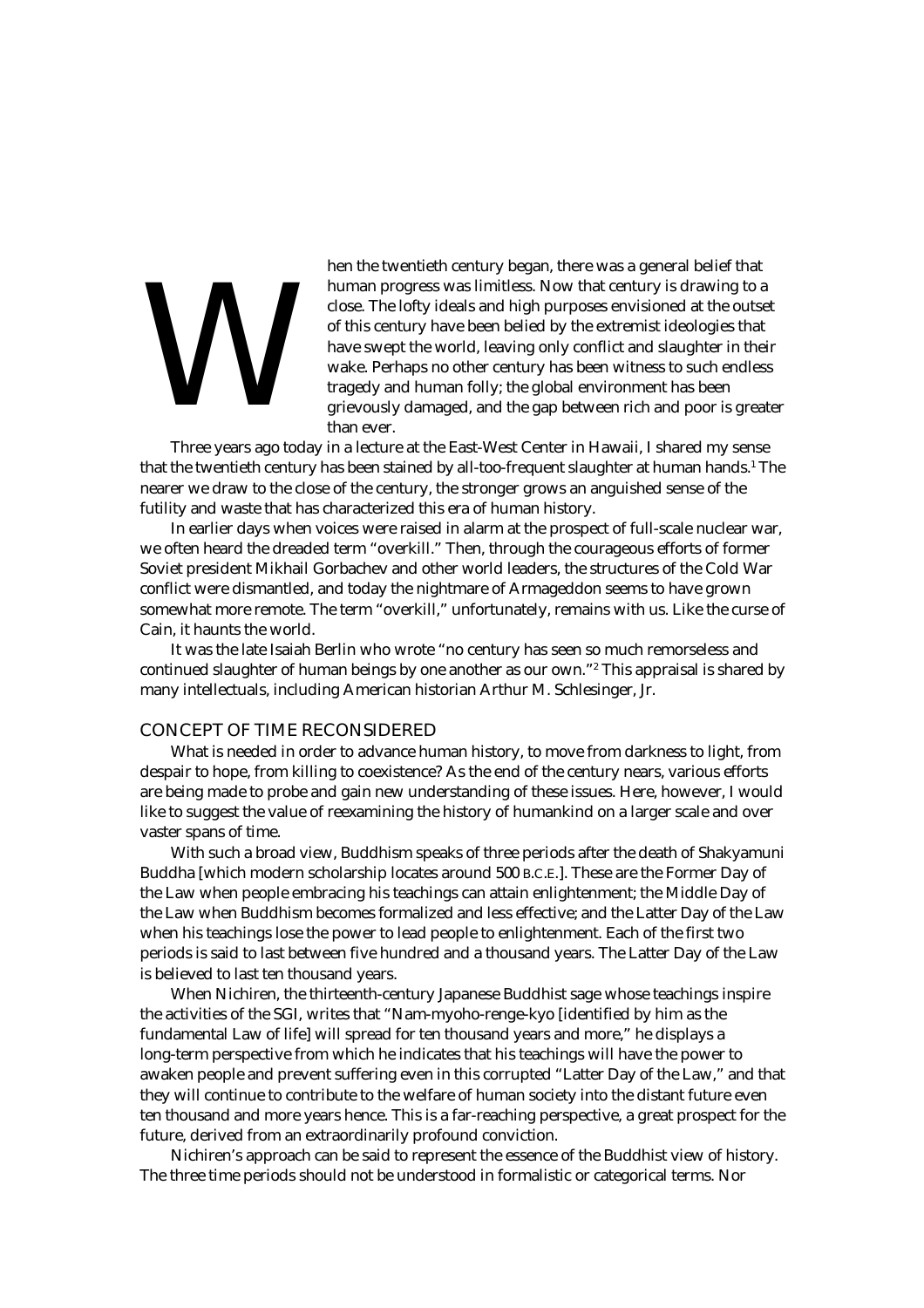should they be seen superficially as a successive, linear flow or advance of humanity's spiritual history.

 It is evident to me that the above-cited passage reflects Nichiren's intense and unflinching struggle in the face of constant official persecution and gives voice to his clear grasp of the deepest undercurrents flowing through human history.

 For those who practice Nichiren's Buddhism, his teachings should therefore be read with an attentive view to their deeper significance, and an attempt to develop the capacity to perceive these undercurrents that flow from past to future. With such a perspective it is possible to identify with his profound compassion for all humanity, and live lives of altruistic service as those Buddhism calls "Bodhisattvas of the Earth."

 It is for this reason that we need to reexamine our understanding of the concept of time. We refer casually to "time" in daily conversation, without considering its implications carefully, or being aware of its profundity. Time was a subject of great interest to philosophers such as Martin Heidegger,<sup>3</sup> and Henri Bergson.<sup>4</sup> To facilitate my own exposition, I would like to draw on Russian philosopher Nikolai Berdjaev's (1874-1948) classification of time.

 In his essay "History and Eschatology," Berdjaev delineates three classes of time: cosmic, historical, and existential time.

 Cosmic time, which can be thought of as physical time, is measurable by the calendar or clock: one day having twenty-four hours, one year 365 days, and so forth. It is time measured against the regular movements of the solar system.

 Historical time is what we think of when we use such expressions as "the twentieth century," "100 B.C.E.," or "the second millennium," referring to junctures along the span of physical time. Even more familiar examples are "today," vaguely considered to be an extension of yesterday, and "tomorrow" as an extension of today.

 Berdjaev declares both cosmic and historical time to be "fallen time." This judgment may be easy to accept as far as physical time is concerned, for it is a purely theoretical entity, self-contained and isolated from our subjective involvement. But why historical time?

 With regard to historical time, he alludes to a future that "eats up" the present, transforming it into past. This insight merits our careful attention.

 In the course of our daily existence we tend idly to allow time to slide by, letting tomorrow come as a mere extension of today without purposeful exertion. Such days become expanses of inertia, and we lose sight of the critically important fact that a fruitful tomorrow comes only after a well-lived today.

 What Berdjaev calls "existential time" is experienced when we break free of the "fallen time" of daily inertia. It is the experience of joy and sense of fulfillment that come from "seizing the moment" and fulfilling one's innate human mission.

#### TIME ETERNALLY IN THE PRESENT

 Berdjaev writes that existential time is of such profundity that it cannot be expressed by any mathematical calculation. It is supertemporal time, or time eternally in the present. One moment of existential time can have more meaning, fulfillment, and even apparent duration than vast stretches of either of the other two types. It is measured by the intensity of joy or agony experienced in moments when time seems to stand still. One can feel the reality of such time when in the raptures of creative activity or at the moment of one's own death.

 What is brought to mind by this dazzling leap of enlightenment and revelation in the move from cosmic and historical time to an appreciation of supertemporal, existential time is Tolstoy's novel, *The Death of Ivan Ilyich*.

 In this story, an ordinary government employee, whose "self-esteem was gratified by the discharge of his official duties; [his] vanity by mixing in good society,"5 lives an ordinary life without any particular vice. Following an accident, however, he is seized by a fatal illness, and in the course of an intense battle with the fear of death, he is able to discover within himself the light of eternity and true happiness.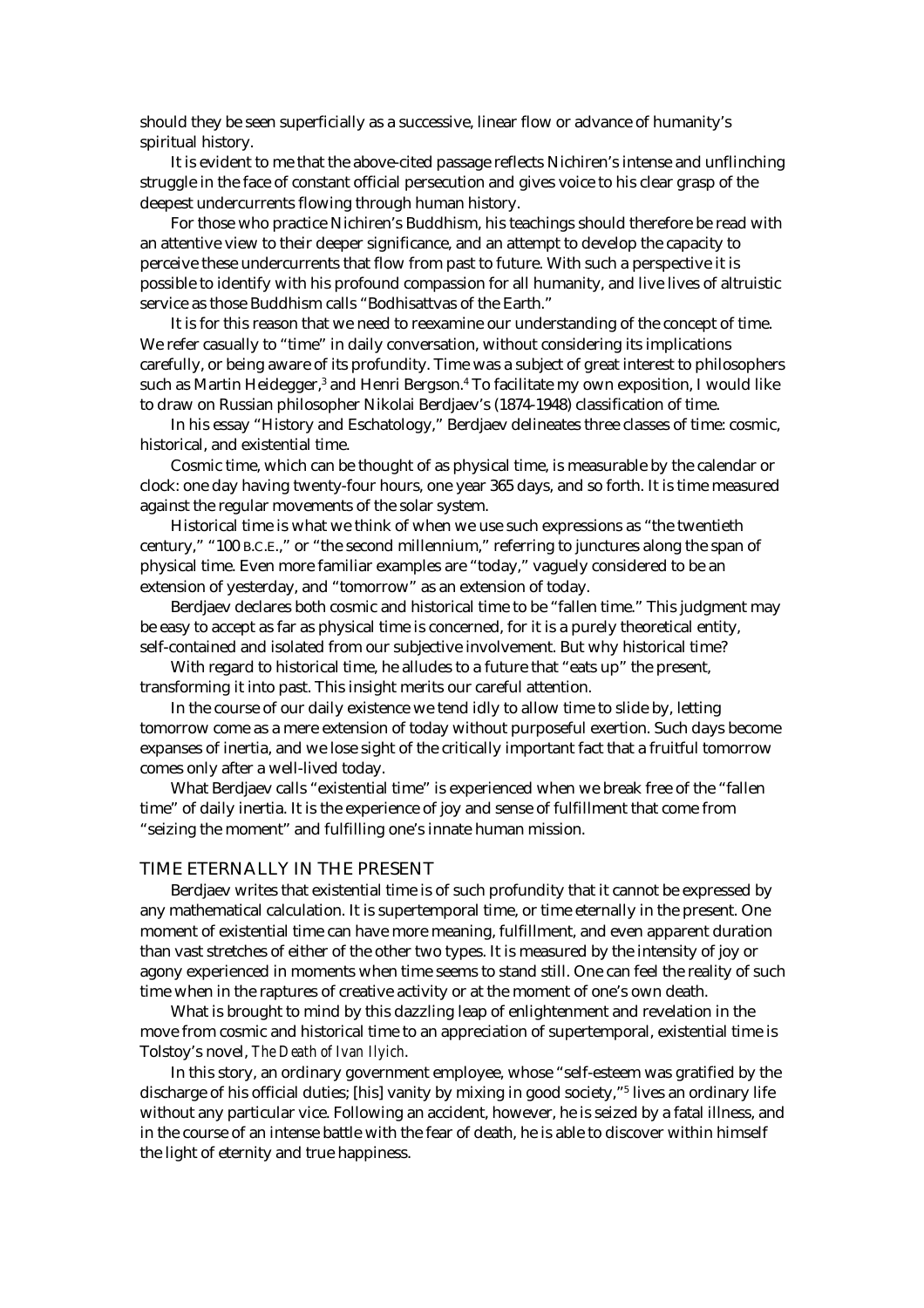With consummate skill, the great novelist portrays the dramatic leap from "fallen time" to "supertemporal time." Ivan Ilyich glimpses the profundity of existential time in the moment of his death, exactly as Berdjaev postulated.

 While the cultural milieu which shaped the ideas of both Berdjaev and Tolstoy is within the Christian tradition, these insights can shed important light on the Buddhist understanding of time and history. In his treatise "The Opening of the Eyes," Nichiren quotes a passage from the *Shinjikan* Sutra:

> If you want to understand the causes that existed in the past, look at the results as they are manifested in the present. And if you want to understand what results will be manifested in the future, look at the causes that exist in the present.<sup>6</sup>

This passage, too, does not refer to cosmic-time causality, such as the formation of water resulting from the combination of hydrogen and oxygen; or historical-time causality, such as the purported inevitability of the move from capitalism to socialism. Buddhism uses the term *inga iji*, or the non-simultaneity of cause and effect, to refer to such linear progressions of causality.

 Of most interest to us as human beings, however, are the results that will be manifested in the future. More than any other factor, these are shaped by inner causes in the present moment, that is, by the intensity of our conviction in the plane of what Berdjaev calls the profundity of existential time. This is central to the Buddhist view of time in which the present moment is pivotal—in a sense is everything—and it stands in contrast to a historical conceptualization of time in which the future "eats up" the present. Without this pivotal "now," past and future are empty and illusory. Our proper focus must be on ourselves at the present moment. Our actions now should be carried out with intensity, with the realization that the depth of this inner determination is the decisive factor which creates the future and makes history. This view of time and causality is referred to in Buddhism as *inga guji*, or the simultaneity of cause and effect.

 What Berdjaev described as time eternally in the present or supertemporal time resonates with the Buddhist view, which I chose to describe with the expression "life-time"<sup>7</sup> in an ongoing dialogue I am conducting on the Lotus Sutra.

 The nineteenth and twentieth centuries are characterized by rampant historicism, periods during which humankind turned away, in the name of science, from time eternally in the present or "life-time." In the obsessive pursuit of a blueprint for utopia, nineteenth- and twentieth-century historicism gave itself over to the future that eats up the present, with tragic results. The former Soviet Union became the testing ground for the iron talons of Bolshevism, historicism's most nightmarish manifestation. In my dialogues with former Soviet president Mikhail Gorbachev and Russian novelist Chingiz Aitmatov, both men spoke of their deep anguish about those times.

 The perspectives of either physical or historical time are also inadequate for a full understanding of Nichiren's confidence that an inner state of vast compassion provides the key to helping people to manifest their true, magnificent potential over the next ten thousand years and through all eternity.

 Often it is bitter experiences that lead us to awaken to the most profound spiritual truths. The awakening of Soka Gakkai second president Josei Toda, while in jail for his beliefs, also needs to be understood from the viewpoint of existential time. His realization was that he was a participant, in an eternally present moment, at the ceremony in which the essence of the Buddha's teachings was entrusted to those who would share it with others in the Latter Day of the Law. He realized that this allegorical ceremony, in which ordinary people (as "Bodhisattvas of the Earth") pledge to share their understanding of enlightenment to the Mystic Law contained within the Lotus Sutra with others, continues eternally."

 Without Toda's experience—the starting point in the post-World War II period of the Soka Gakkai's Buddhist movement of "value-creation" (*soka*)—Nichiren's reference to "the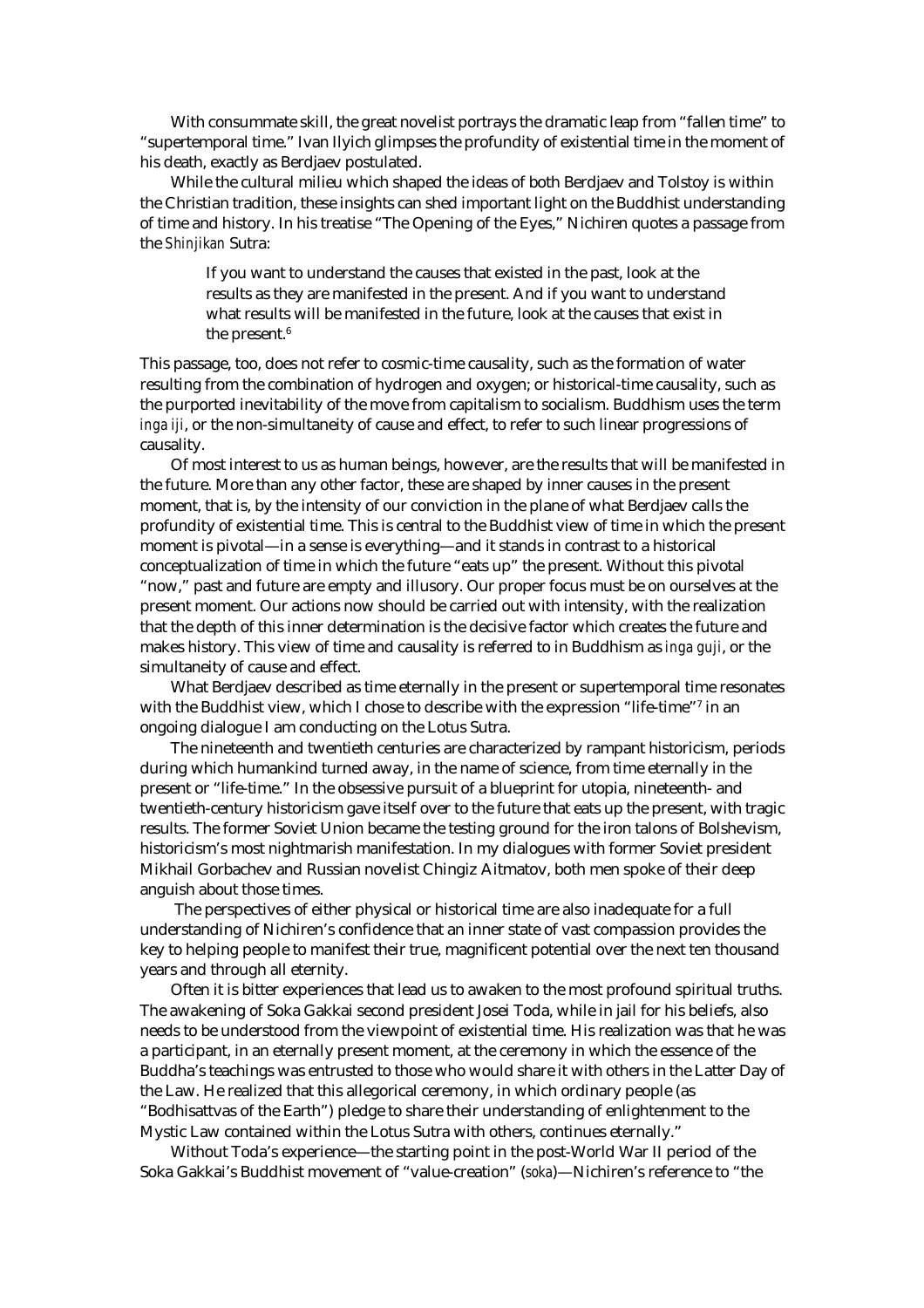assembly on Eagle Peak which continues in solemn state without disbanding"8 might have been ignored or dismissed.

# DEEPER, SLOWER MOVEMENTS MAKE HISTORY

 Those words are resonant only when we seek to grasp them at the deep level of existential time or "life-time" that both encompasses and cuts through the surface flow of history, reaching into its very depths. Buddhism calls for participation in the profound spiritual history of humankind, which is possible only through undergoing great hardship and struggle; as Berdjaev suggests, by the intensity of joy or agony experienced. It is also a message sent from the depths of history to all cosmic life, the "summons of heroes" that Bergson said is found in a "complete and perfect morality."9

 Earlier I stressed the necessity of grasping history in larger scales and spans of time. This is because we stand today at an unprecedented turning point in human history. To overcome the crisis facing us we have to cope not only with the immediate pressing issues sometimes referred to as the global *problématique,* but we also need to probe the depths of time and history in order to obtain a far-reaching vision of the future—centuries or even millennia hence.

 Without such a perspective we may be defeated by the daunting array of challenges that characterize the world at the century's end. As the late Konrad Lorenz, Nobel laureate in physiology and medicine, warned, the Earth has already passed the "point of no return."10

 The late Arnold J. Toynbee, one of the greatest historians of this century, took up the challenge of recording the history of humankind in one vast panorama. He was able to pioneer new ranges of research and leave a highly distinguished legacy. I am aware that a number of historians have criticized, from a specialist perspective, Toynbee's panoramic view of history, finding fault in matters of detail. However, through lengthy talks with him over a period of ten days in 1973 (the results of which are recorded in the book *Choose Life*), my lasting impression of him is of a man devoted to probing the deepest layers of history, rather than verifying its minutiae. He possessed the kind of penetrating insight that can analyze and organize historical phenomena and envision the future from the most profound dimensions of history, unperturbed by the undue influence of contemporary events. His view was truly that of a world historian.

 Toynbee did not embrace any specific religious faith, but even a quick perusal of his works shows that he was intensely interested in the role religion plays in directing these deeper currents of human history. It is clear that he was urging us to resist being swayed by the superficial events of human affairs, and to focus on the essentials, by consistently maintaining the broadest possible perspective. This demonstrates his belief that the religious impulse is a fundamental condition for humanity to be worthy of the name, and for human civilization to exist.

 Toynbee's great interest in religion is shown by the fact that he warmly welcomed me, a young and relatively unknown practitioner of Buddhism from the Far East, listening to what I had to say with sincerity and humility. I still have a vivid memory of his warmhearted expression, and believe that his uniqueness as a historian lay in the centrality he accorded an understanding of humanity and human nature in our efforts to grasp the essence of history and civilization.

 Nor am I alone in holding this view. Historian Kentaro Hayashi, for instance, observing Toynbee's engaged discussions with many Japanese scholars during his visit to Japan in 1956, wrote as follows:

> What matters most to Dr. Toynbee is not so much the number of civilizations and their rise and fall, as the essential quality of human spirit that builds a civilization and the inner determination required of us if we are to rescue contemporary civilization from catastrophe.<sup>11</sup>

To understand Toynbee better, let us look at his essay, "Civilization on Trial," which offers a succinct summary of his view of history. In it Toynbee considers the time frame that is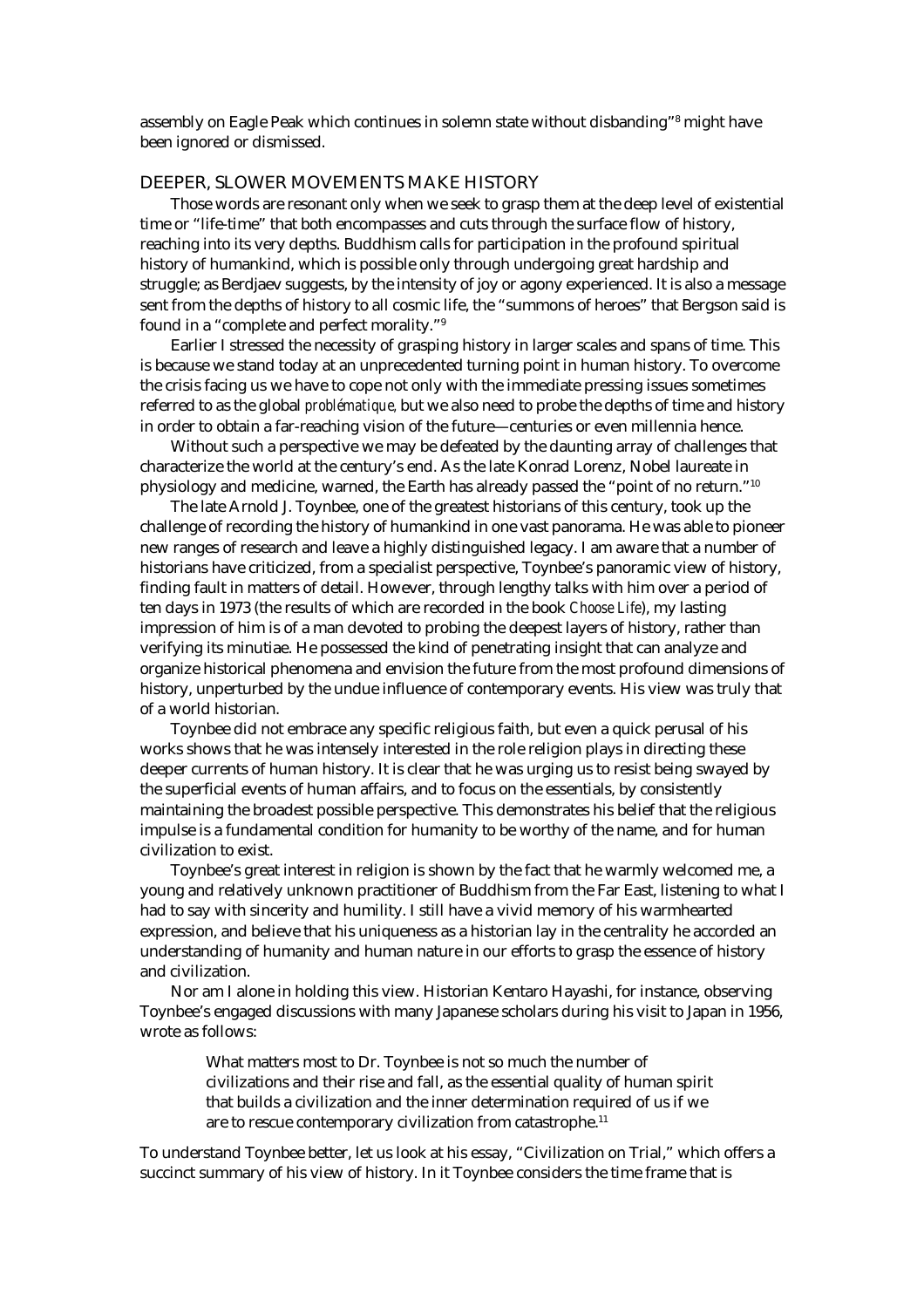necessary in order to grasp the deep currents of history, and to place in perspective the many shocking incidents and ceaseless changes that have marked our own era. He sets himself the task of describing how future historians will look back upon our age:

> The things that make good headlines attract our attention because they are on the surface of the stream of life, and they distract our attention from the slower, impalpable, imponderable movements that work below the surface and penetrate to the depths. But of course it is really these deeper, slower movements that, in the end, make history, and it is they that stand out huge in retrospect, when the sensational passing events have dwindled, in perspective, to their true proportions.12

Reading this passage, I am especially struck by Toynbee's insight that it is the "deeper, slower movements" beneath the surface that make history.

 The expression "deeper, slower movements" is a subtle and perhaps ambiguous but certainly skillful turn of phrase that was maybe the only one available to him as a historian. I feel strongly, however, that what Toynbee sought to indicate by that phrase is closely aligned with the concept of existential time or "life-time."

 I feel further that somewhere deep in his being, Toynbee's ear must have been carefully attuned to the "summons of heroes" at each juncture of history. In my view, the words of any religion that cannot respond to and complement the insights of such a superlative historian betray the tradition of deductive reasoning; they are mere dogma.

 I recall a memorable remark made by Toynbee during our dialogue in London. A TV news program had just reported, with much pomp and circumstance, the visit to England of a certain country's prime minister. "That event is but a passing phenomenon," he said to me with detachment, "but our dialogue, while a simple affair, seeks to profit future generations of humanity. For the sake of their future, let us speak, sharing our thoughts."

## IMPACT OF WESTERN CIVILIZATION

 In this essay, published in 1947, Toynbee takes a long-term perspective, first of one hundred years on, and then finally of three thousand years into the future:

> Future historians will say, I think, that the great event of the twentieth century was the impact of the Western civilization upon all the other living societies of the world of that day.<sup>13</sup>

Following this indisputable statement, he writes from the point of view of historians one century later, in the year 2047:

> They will say of this impact that it was so powerful and so pervasive that it turned the lives of all its victims upside down and inside out.<sup>14</sup>

Today we stand at the halfway point between the year 1947 and 2047, and we see much in the world around us that confirms his view, written half a century ago. Compared with the order which prevailed within the communal societies of premodern peoples (and suspending any judgment as to the quality of that order), the state of our postmodern world is far from orderly—it has indeed literally been turned "upside down and inside out."

 Then, Toynbee's hypothesis moves suddenly to the perspective of one thousand years in the future. The historians of the year 3047, he declares, will "be chiefly interested in the tremendous counter-effects":

> By A.D. 3047, our Western civilization, as we and our Western predecessors have known it, say, for the last twelve or thirteen hundred years, since its emergence out of the Dark Ages, may have been transformed, almost out of all recognition, by a counter-radiation of influences from the foreign worlds which we, in our day, are in the act of engulfing in ours—influences from Orthodox Christendom, from Islam, from Hinduism, from the Far East.15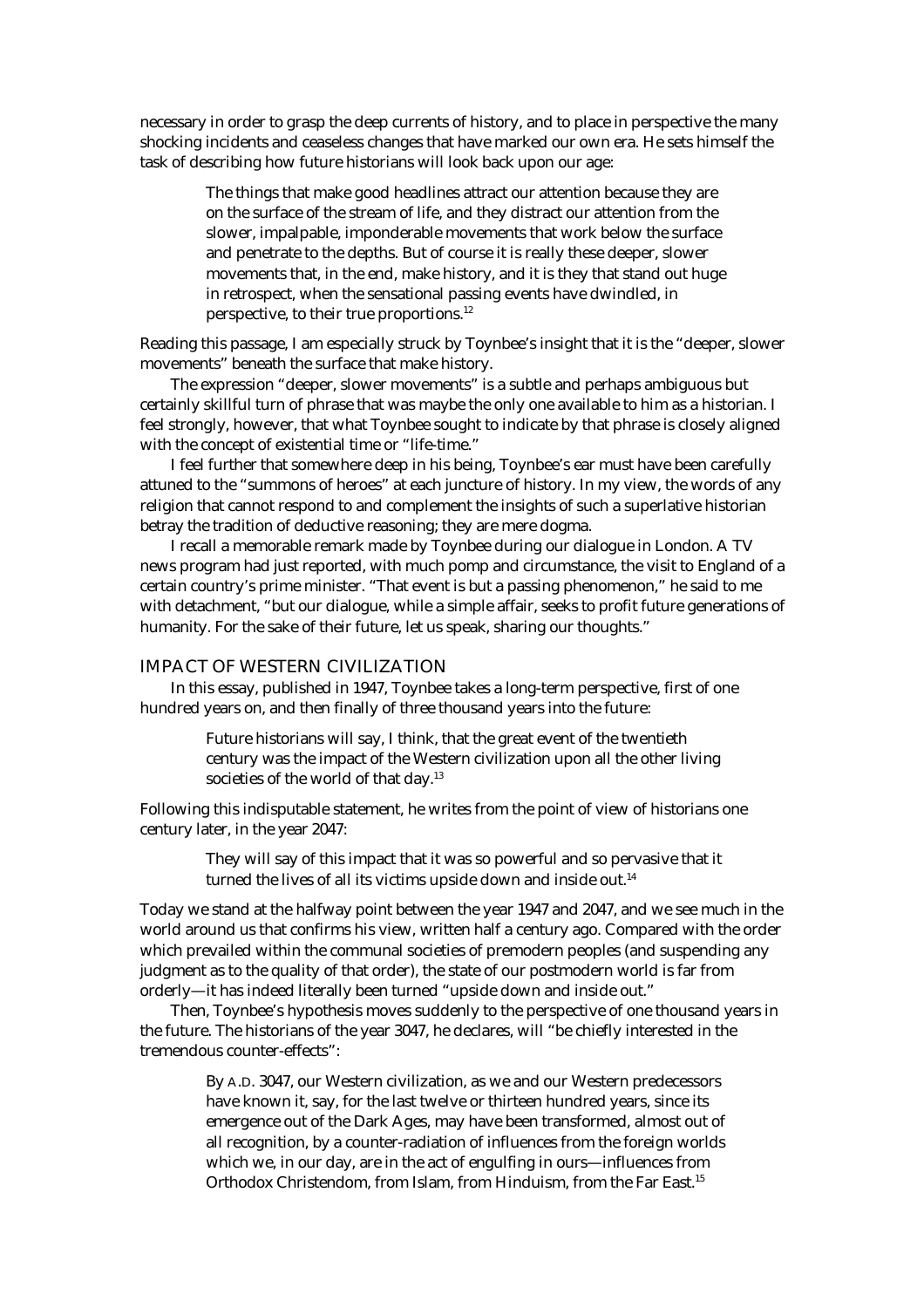And then after another one thousand years pass by, he says:

The historians of A.D. 4047 will say that the impact of the Western civilization on its contemporaries, in the second half of the second millennium of the Christian era, was the epoch-making event of that age because it was the first step towards the unification of mankind into one single society. By their time, the unity of mankind will perhaps have come to seem one of the fundamental conditions of human life— just part of the order of nature…16

In Toynbee's view, therefore, it will take that long before the globalism or globalization of which we speak today, principally in terms of global economic integration, will be based on an unforced awareness among global citizens that we share a common destiny as passengers on what has been termed "spaceship Earth." Then another one thousand years elapse:

> The historians of A.D. 5047 will say, I fancy, that the importance of this social unification of mankind was not to be found in the field of technics and economics, and not in the field of war and politics, but in the field of religion.17

This is a truly sweeping perspective, grand and far-reaching, as befits one of the twentieth century's greatest historians.

 Yet 1947, when it was written, was the year the United States adopted the Truman Doctrine and the Marshall Plan as part of its efforts to contain the Soviet Union. At the same time, the Soviet Union set up the Cominform in response, and began hinting at the production of nuclear weapons. Amid the continuing turmoil in the wake of World War II, the dark clouds of the East-West confrontation were already gathering.

 We cannot overlook the significance of Toynbee's vision, enunciated at a time when people were far more preoccupied with immediate concerns and influenced by shortsighted interests. His vision is of so grand a scale that it may easily be dismissed as fantasy, insufficiently corroborated in fact. Indeed, his macroscopic view has been attacked as the product not of a historian but of a fatalistic visionary.

 Certainly, when Toynbee wrote this essay, the threat of apocalypse by nuclear war or collapse of the global environment, which has put into question the very survival of humankind into the twenty-first century—much less a thousand or two thousand years beyond that—was far smaller than it is today.

# FOUR-DIMENSIONAL WORLD CITIZENS

 Yet the vision of the future offered by this great historian and critic of civilization stands on a totally different plane from the prophecies of such mystics or self-styled prophets as Nostradamus. Toynbee's selection of the year 1947 as his starting point and his use of units of one thousand years are rough approximations that may be considered chiefly rhetorical. His substantive statements, however, represent conclusions based on an in-depth study of actual historical instances of inter-civilizational confrontation.

 According to his view, articulated at a time when the Cold War was beginning to intensify, "this Russian counter-discharge in the form of Communism may come to seem a small affair when the probably far more potent civilizations of India and China respond in their turn to our Western challenge."18 Today, fifty years later, most of us would agree that his appraisal was not that far off the mark.

 I would also like to briefly introduce the insights of another individual for whom I have immense respect: Lord Yehudi Menuhin, perhaps this century's premier violinist.

 When I met Lord Menuhin six years ago in Tokyo, I was moved by the sense of his resonant humanism, his profound learning and his pan-civilizational outlook that transcends the conventional definition of an artist. In a 1962 essay entitled "World Citizen," he makes this rather unusual suggestion: "Let us look into the future first, and see what the world citizen of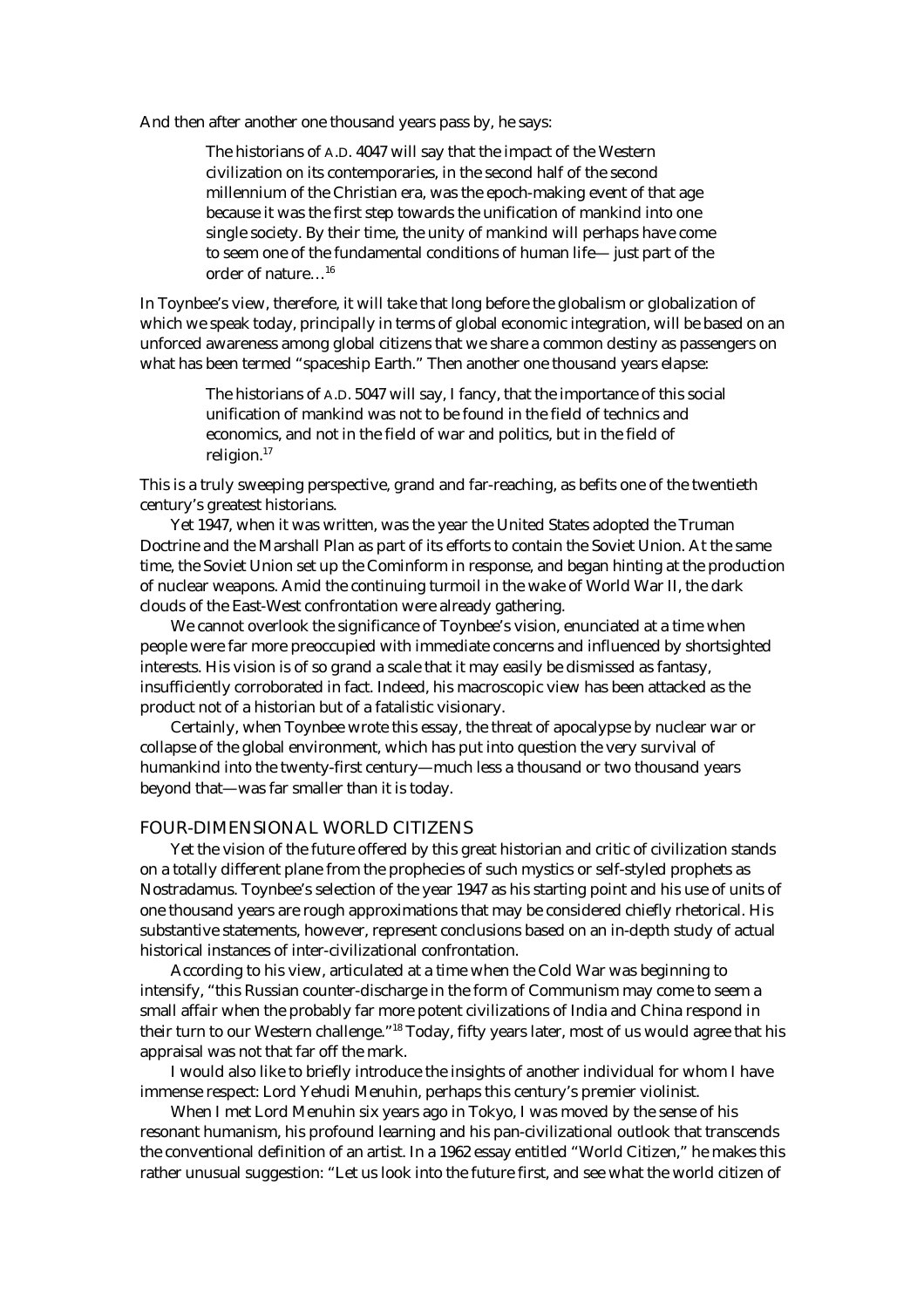the year 5000 may be. And then we shall see in what ways we can begin to take the various stages that lead to that ultimate."19

 It is interesting that, paralleling Toynbee, he chooses the year 5000 as his point of departure. From that perspective, he argues that world citizens should be "four-dimensional" and ascribes to them four essential qualities. First is a sense of responsibility for history, seeing themselves as "responsible for the links of the past as well as for those of the future." Second is an awareness of geographical space that has nothing to do with national boundaries. Third is awareness "of all creation, of all the manifestations of life." Fourth is belief in and respect for their own humanity. 20

 Menuhin's mode of expression is somewhat different from Toynbee's, and his thoughtful phrasing reflects the refined sensibilities of an artist. I will not go into this further here, except to say that his disinclination to pin things down with specific labels is reminiscent of the idea of *shusseken* (transcending the definitions and constraints of words) in Buddhism.

 Be that as it may, I feel that there is great value in the kinds of vast scales and spans of time in which thinkers such as Toynbee or Menuhin view history. They can help us, unused to considering things without and beyond the constraints of words, to grasp the meaning of Nichiren's promise that his teachings "will spread for ten thousand years and more, for all eternity."

 From now on, any system of beliefs that is to thrive as a world religion must take this kind of long-term outlook on the history of humankind. At the same time, it must bring into sharp focus those concrete steps that need to be taken at this moment. In other words, knowing that the causes that exist in the present will bear fruit in the future, we have to know where to devote our present efforts, and religion must provide a guide in this.

 What matters then is that we move forward with courage and conviction, our sights set calmly on the future millennia hence, looking past the constantly changing surface, the short-term tides of praise and censure in the realms of politics, economy, science or military affairs. Only when we take this kind of perspective can genuine optimism prevail.

## TOWARD NEW MODES OF COMPETITION

 In June 1997, the UN General Assembly Special Session on the Environment and Development was held in New York, with the aim of reviewing progress made since the 1992 "Earth Summit" held in Rio de Janeiro, and in December the Third Session of the Conference of the Parties to the United Nations Framework Convention on Climate Change (COP3) was convened in Kyoto. Although some progress was made, both conferences achieved less than had been hoped. Even so, I believe that the COP3 meeting on global warming and similar events have succeeded in the important task of attracting increasing attention to these issues. They provide the opportunity to bring into focus and question the core modalities of contemporary civilization through the lens of our efforts to manage the earth's ecosystem.

 The continued existence of environmental and other global threats pushes us to start regarding ourselves as neighbors in an emerging global community who indeed will share a "common future," irrespective of national or ethnic differences. At the same time, we are forced to give serious thought to the challenges of globalization, a process without precedent in human history.

 As many observers have noted, present modes of globalization lack the crucial quality of reciprocity, of free and mutual exchange among all societies. Rather, globalization appears to be a one-way radiation of influence from the leading industrialized countries out to the rest of the world. While we see waves of democratization and market economics spreading worldwide, these have been accompanied by an uprooting of the culture and values that have long supported different communities and societies, thus sowing new seeds of instability. At the heart of the problem, in my view, is the lack of an effective international framework of rules or standards to guide the process of globalization.

 If present patterns of globalization continue, we will see advancing information technologies promoting a form of political and economic standardization and unification. On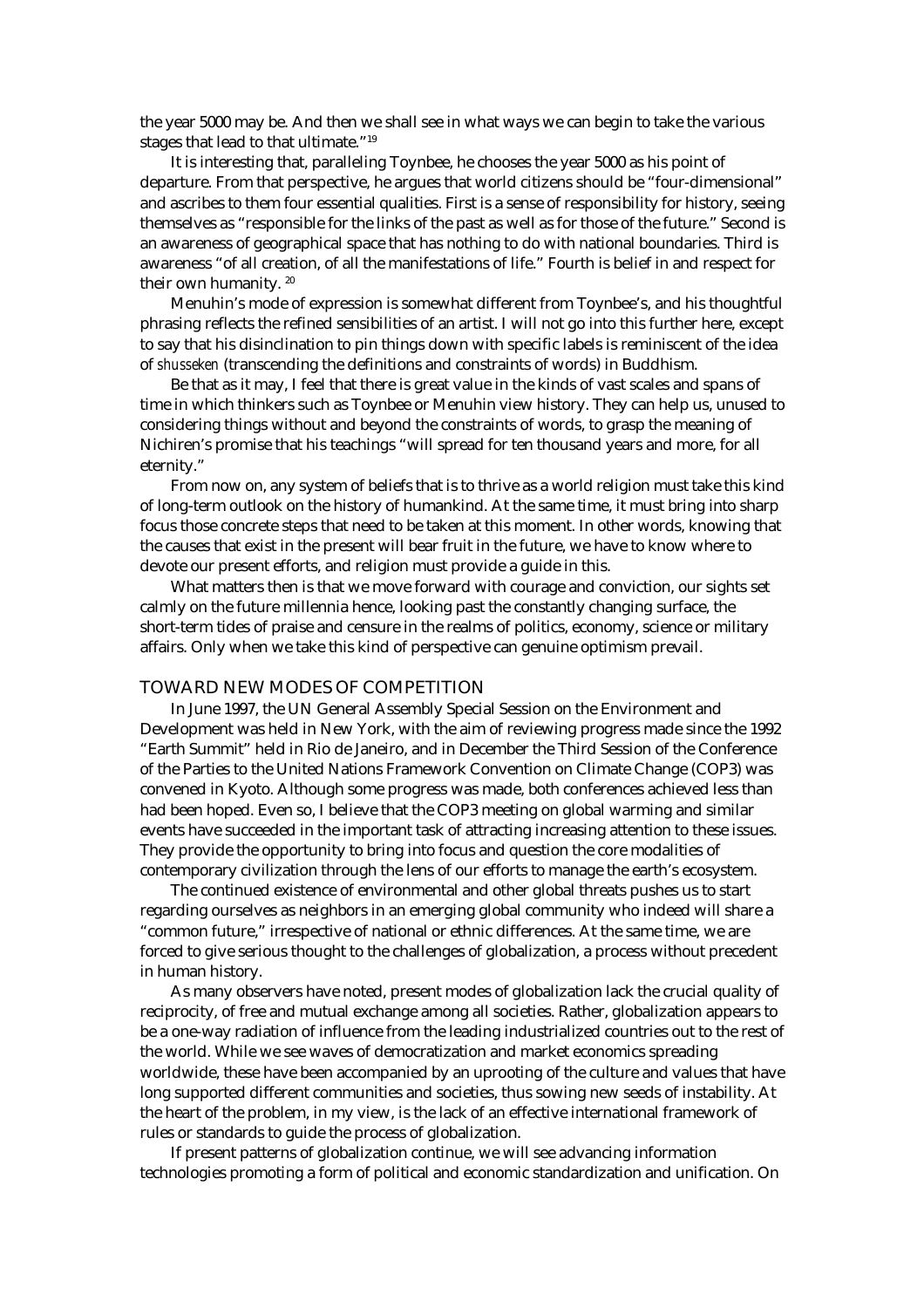the other hand, however, the many countries and peoples who fail to adapt successfully to these waves of technological innovation and competition face the prospect of permanent marginalization. A growing population of the marginalized victims of discrimination and alienation will contribute to increased strife and terror, giving rise to new movements of refugees and displaced people. Such cycles of alienation and violence are undeniably possible outcomes of globalization. The adverse aspects of globalization obviously become more pronounced in the face of the threat of global recession.

# CONSTELLATION OF CULTURES

 In my view, the deeper roots of our contemporary crisis are to be found in an arbitrary and one-dimensional value system that measures every endeavor of humankind against the yardstick of "progress." At a symposium held in January 1997 on challenges of the third millennium, Italian philosopher Umberto Eco offered important insights on this issue.

 The symbol of the last two millennia, he said, was an arrow. The concept of time that originated in Judeo-Christian monotheism has been marked by a clear directionality, of which "progress" is one expression. The symbol for the third millennium, he declared, should rather be that of a constellation—a society based on respect for the value of cultural pluralism.<sup>21</sup>

 The image of a constellation is an apt one. It evokes the brilliance of many individual stars. Their grouping together creates a beautiful constellation, and yet each star's beauty is not impaired; on the contrary, the splendor of the night sky lies in the combination of their diversity. This image is much like the Buddhist doctrine of dependent origination, as symbolized by a vast net sparkling with countless jewels suspended above the palace of Indra.22 Applying this metaphor to human society, the stars represent individual human beings, the constellation is the culture which they collectively produce, and the vast expanse of the sky represents a global community of flourishing diversity.

 It should be noted that a society of respect for diverse cultures does not imply the unconditional acceptance of all cultures and cultural practices. Such an approach might succeed in protecting specific groups from the forces of cultural homogenization. If, however, inhuman acts and practices are condoned in the name of culture, the price of preserving such "culture," in terms of suffering, will be paid by real human beings.

 On the other hand, to give a position of centrality to a particular culture, considering its values absolute and universal, is to create an artificial and unhealthy ranking or hierarchy of cultures. What we should pursue, therefore, is not a world order based on the universalization of certain specific values (as in Francis Fukuyama's "The End of History?"23) or one which sees cultures in ceaseless conflict (as in Samuel Huntington's "The Clash of Civilizations?"24). Rather, we must seek the "third path," a global civilization whose core values are tolerance and coexistence. To reach this difficult goal, I believe that we must first attempt to identify those values and norms that inform the deepest layers of every culture and which, I am confident, are in their essence more similar than different.

 Czech President Vaclav Havel spoke of this need in an article that appeared in the Japanese press a year ago.<sup>25</sup> After discussing various aspects of the crisis of the present age, he declares, "A single, all-embracing global civilization has arisen." The only meaningful way to lift humankind out of the recurrent conflict and strife caused by the forces of homogenization is, he argues, "to set upon changing our civilization into one that is multicultural in the real sense of the word, which would enable all to be what they want to be, and which would not only try to seek ways toward a tolerant, multicultural coexistence, but also lead to a more articulate definition of what relates all people and what will allow, through a shared set of values and norms, their coexistence to be creative." He declares that an urgent task is "the resuscitation of fundamental ethics."

 Even as we pursue the ideal of cultural pluralism, we cannot overlook the existence of those values that are truly universal and which must be protected against the encroachments of relativism. These are not, however, externally imposed norms but values that reside in, and are inherent to, the lives of all people. Religious faith can provide the impetus for the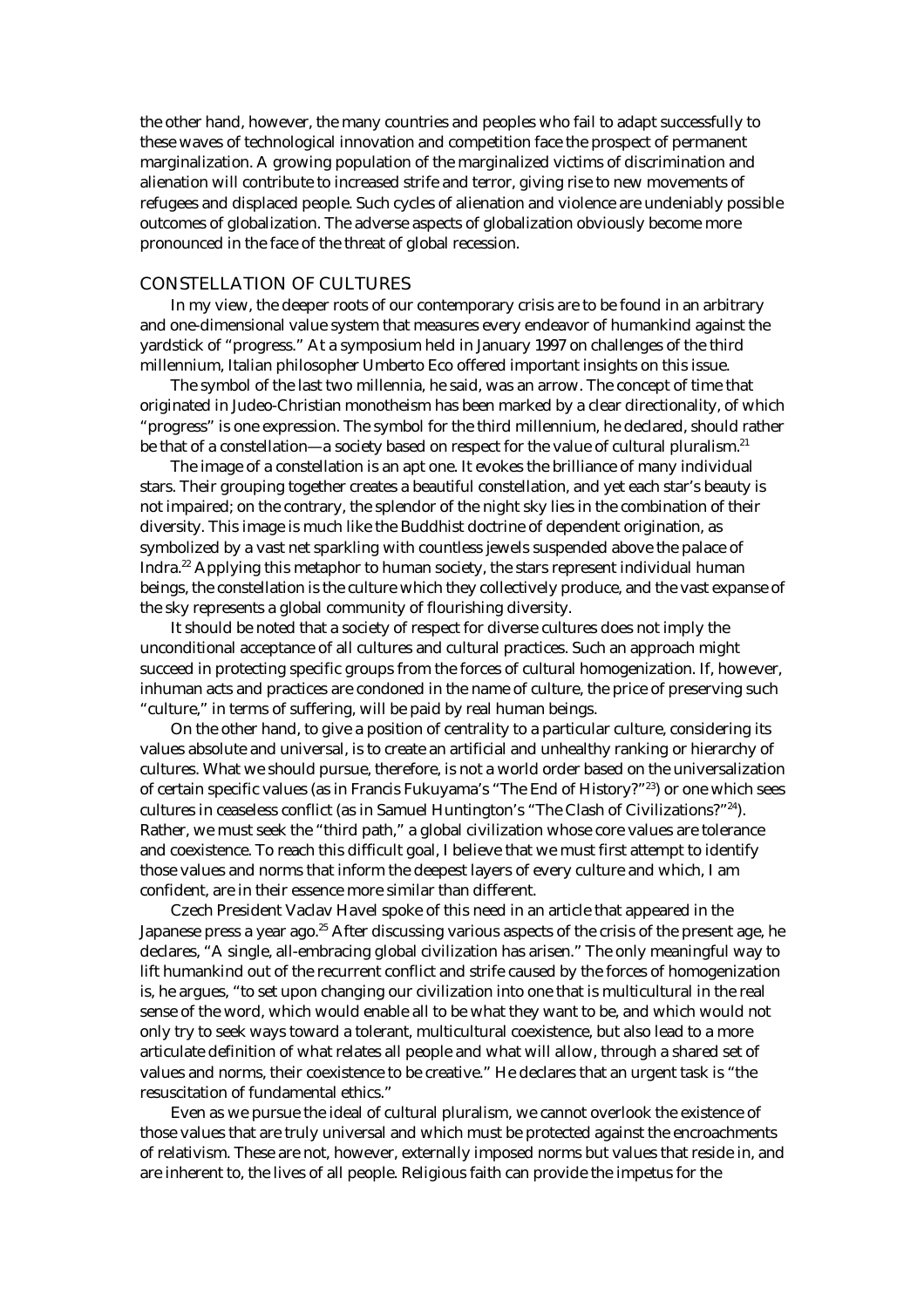clarification and strengthening of such values, and the capacity to do this is, in my view, the most essential criterion for any world religion of the future.

# HUMANITARIAN COMPETITION

 This discussion brings to mind the future set out by Soka Gakkai's founding president Tsunesaburo Makiguchi in his *Jinsei Chirigaku* (The Geography of Human Life), written in 1903. At that time, the Great Powers were all pursuing policies of expanding industrial and military might in a worldwide competition for hegemony; the impact of imperialism and colonialism was being felt throughout the world. It is against this background that he classified the struggles for survival among nations into four types of competition— military, political, economic and humanitarian—and argued that the world could no longer afford military, political, or economic rivalries but should shift its energies to competing on a humanitarian plane.

 I am drawn to Makiguchi's vision in that he does more than predict a shift in the modes and locus of competition; he foresees and requires a transformation in the very nature of competition, from that whose essence is confrontation to that whose baseline is cooperation.

 At the heart of humanitarian competition is the extension of the spiritual influence—of cultural achievement and moral persuasion—that a country or people exerts on the world. In today's terms this might be described as expansion of our "soft-power" competitiveness. He writes:

> Military and political power—sometimes under the cloak of economic strength—that pursues territorial expansion, seeking to place as many people as possible under its influence, should be supplanted by those intangible forces that naturally inspire people's respect… Rather than responding to the force of threat, people will offer their support willingly and without reserve.

#### He continues:

There is no simple formula for this humanitarianism. Rather, all activities, whether in the realm of politics or of economics, should be conducted in conformity with the principles of humanitarianism. What is important is to eschew egotistical actions, striving to protect and improve not only your own life but others' as well. One should do things for the sake of others, for by benefiting others, we benefit ourselves. This means, in other words, to engage consciously in collective life.<sup>26</sup>

He thus suggests that humanitarian competition will influence other forms of competition, which will in turn bring about a shift in people's consciousness from competition to coexistence and cooperation.

 The Group of Lisbon, an international council which presents policy recommendations, includes the noteworthy observation in its recent publication, *Limits to Competition,* that although competition originally meant "seeking together," it has come to denote defeating or triumphing over others. As this example indicates, we hear more and more voices calling for a reexamination of the meaning of competition.

 In a message sent to a correspondent in Japan, Toynbee made a statement similar to that of Makiguchi. At a time when peoples with very different traditions, faiths and ideals have come into sudden and close contact with one another, wrote Toynbee, the survival of humankind requires that people be willing to live with one another and to accept that there is more than one path to truth and salvation.<sup>27</sup>

 This willingness to live and let live is reinforced if we adopt Makiguchi's more proactive stance, that "by benefiting others, we benefit ourselves." This point is the touchstone for the formation of twenty-first-century globalism, and is also the tough challenge that no world religion can avoid if it is to be worthy of the name and if it is to fulfill what I see as the true role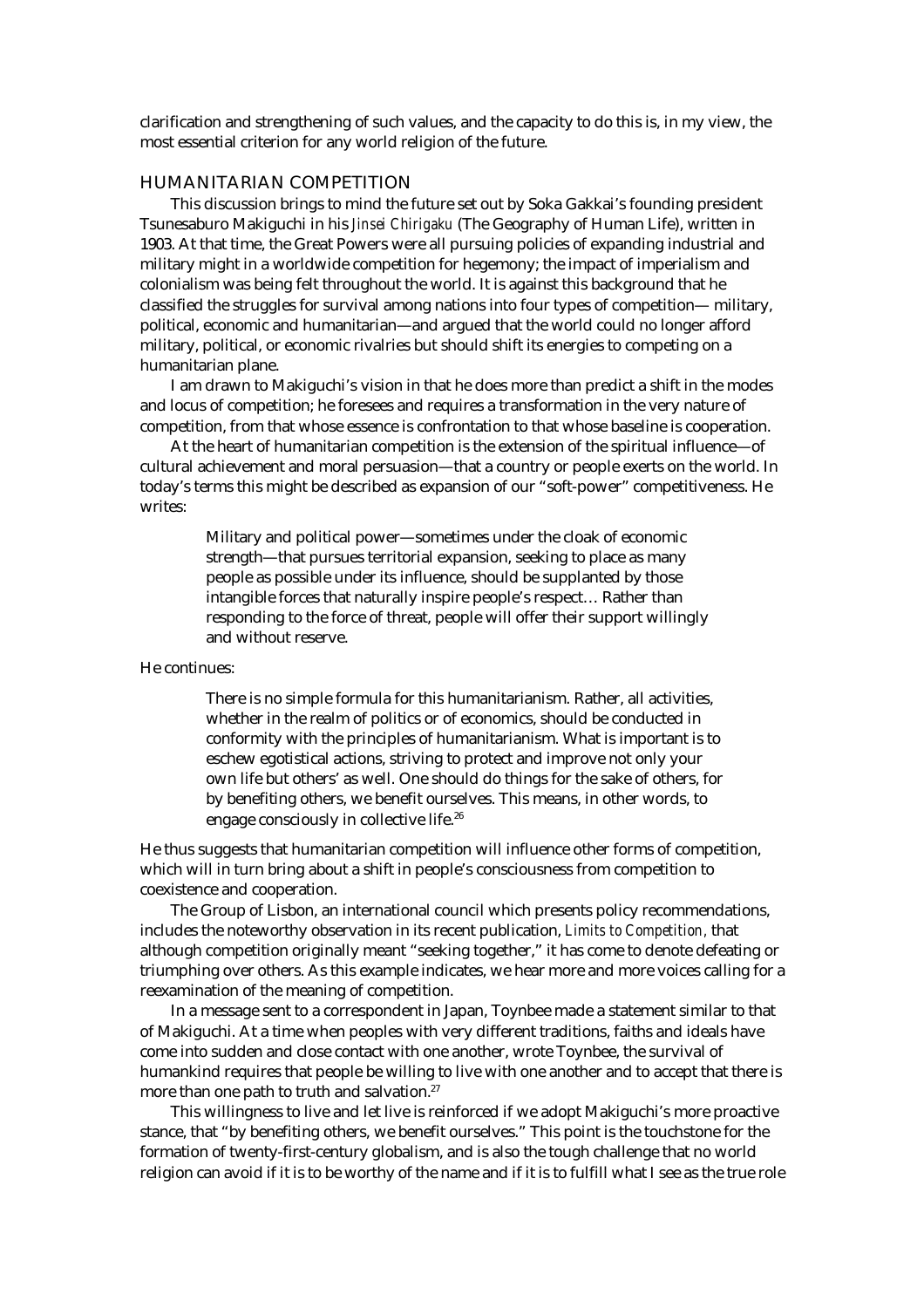of faith—providing the profound spiritual flows that will support a mutually beneficial globalism.

 Toynbee stressed the importance of an acceptance that there is more than one path to truth and salvation. Indeed, it is abundantly clear that a stubborn adherence to religious dogma will only exacerbate confrontation and rivalry among peoples, perpetuating humankind's long and bloody history of religious strife and persecution.

 Toynbee did not, of course, mean by this that people should not assert their own views of the world, of the universe, or of their religious faith. We are free to assert our views, but only as far as this is compatible with the spirit of living and letting live, the spirit of tolerance and nonviolence that we of the SGI consider the very heart of humanism. Even as Toynbee held out the possibility that humankind may one day be united in the same faith, he laid down strict guidelines for the propagation of religion, declaring that acceptance of any new faith could only be the result of the free choice of countless individuals.28 This idea coincides with what Makiguchi referred to as compliance given "willingly and without reserve."

#### WINNERS AND LOSERS

 The global gap between rich and poor was once discussed in terms of the rich North versus the poor South. Today, however, against a backdrop of increasingly fierce global economic competition, we find strains between strong and weak, winners and losers, within both North and South, as well as within individual countries in both hemispheres. The stark realities of an "eat or be eaten" world draw into question the very meaning and intent of a civilization whose acknowledged commitment has always been to "progress." Certainly, in this regard, Makiguchi's admonition, that it is time to vie with each other not for power or money, but for achievement of humanitarian goals, offers the kind of farsighted vision around which we may successfully order humankind's affairs in the coming millennium.

Professor Hugh de Santis of the National Defense Academy in Washington writes:

Just how conflictual the passage from progress to mutualism will be is likely to be a function of three concurrent conditions: the capability of revisionist states to wage war; the tolerance, generosity, and security vigilance of rich states and influential institutions; and the predisposition of poor states to evaluate their interests in inclusivist rather than exclusivist terms.<sup>29</sup>

Setting aside the first condition, the last two eloquently show that the future depends upon whether both rich and poor countries can, in their own way, possess the spirit of "what benefits others can benefit ourselves" and "live and let live."

 The building of a world community, a global civilization of justice, compassion and hope must begin by turning away from the "eat or be eaten" ethos of competition and cultivating in its place a shared ethos of cooperation and interdependence—which is in fact closer to the original sense of the word competition.

 In this regard, I would like to propose the concept of shared or mutual value-creation as a behavioral norm for the new era. In concrete terms, I would like to suggest that we review and renew the summit meetings of the major industrial democracies (the G-7).

#### SUMMIT OF RESPONSIBLE STATES

 At the Lyon Summit in June 1996, under a thematic banner of "globalization for the benefit of all,"30 the G-7 leaders for the first time gave serious attention to both the positive and the negative aspects of globalization. The following June, at the Denver Summit, they announced the "G-7 Statement on Economic and Financial Issues," in which they declared: "Our goal is to realize the full benefits of globalization for all while meeting the challenges it presents."31 I cannot help feeling that the Denver gathering, at which the Russian Federation participated virtually as a full member, has brought the summit meetings to an important turning point.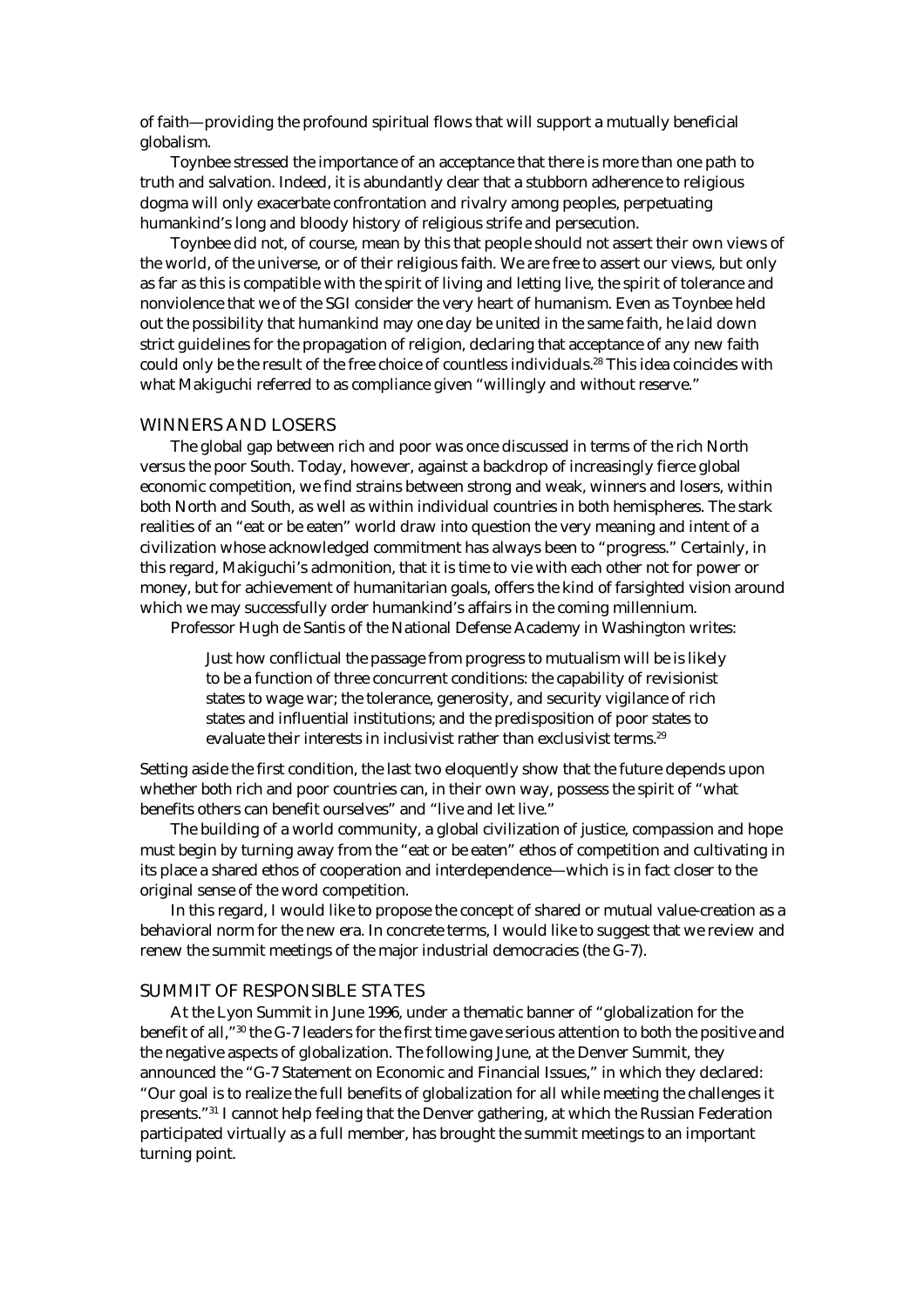From the first meeting in 1975, the summits were held with a view to strengthening and underscoring the unity of the leading Western states within the context of the ongoing Cold War conflict. Following the end of the Cold War, Russia was granted limited participation, but the basic purpose—displaying G-7 solidarity—remained unchanged. This history adds to the significance of recent changes. Some observers see the shift from G-7 to G-8 made at the Denver meeting as the first step toward making the summits a genuinely global affair. To encourage these nascent positive trends, I would like to propose that the meetings be expanded to include such countries as China and India and that the group make a new departure as the "Summit of Responsible States."

 The new summit would be a place where the leaders of these states might discuss without reserve issues of common concern, and where they could develop a sense of shared responsibility. I propose including China and India for two reasons. The first is that their combined population is expected to reach one-third of the entire population of the world in the near future, a development which in itself merits our attention. The second reason is that, over the course of their extremely long histories, both countries have been made up of numerous ethnic groups and have had to deal with the challenges of highly diverse populations.

 I feel that the term "responsible states" should be included in the name of the summit, because I am convinced that global issues will never be resolved until the world's leading states begin thinking not only of their own national interests, but demonstrate a concern for the benefit of humankind as a whole. As some have pointed out, the greatest deficiency in the current system of nation-states is that there are too few voices that speak for the global public interest.

#### UNITY IN DIVERSITY, DIVERSITY IN UNITY

 In the face of the seemingly irreversible tide of globalization, we must meet the urgent task of creating a civilization that will embody what Toynbee called "unity in diversity and diversity in unity."32 This is a need stressed not only by Toynbee but by many world leaders, including former Soviet president Mikhail Gorbachev and the late Indian prime minister Rajiv Gandhi.

 In his epilogue to the book that will record our recent discussions, Gorbachev stressed the importance of a world of diversity, urging that we not permit the post-Cold War world to be painted solely in the shades of economic liberalism and Americanism.33 Rajiv Gandhi likewise emphasized that the vibrant reality of unity in diversity is India's greatest single contribution to world civilization.34

 It is my belief that education, in the broadest sense of the word, holds the key to meeting the challenges of global responsibility and fostering the spirit of tolerance. Education does not mean coercing people to fit one rigid and unvaried mold; this is mere ideological indoctrination. Rather, it represents the most effective means of fostering the positive potential inherent in all people—self-restraint, empathy for others and the unique personality and character of each person. To do this, education must be a personal, even spiritual encounter and interaction between human beings, between teacher and learner.

 The teachings of Buddhism employ the analogy of flowering fruit trees—cherry, plum, pear, etc.—each blossoming and bearing fruit in its own unique way, to express the value of diversity. Each living thing, in other words, has a distinct character, individuality, and purpose in this world. Accordingly, people should develop their own unique capabilities as they work to build a world of cooperation where all people acknowledge both their differences and their fundamental equality, a world where a rich diversity of peoples and cultures is nourished, each enjoying respect and harmony.

 A related Buddhist principle is *jitai kensho*, which means to give full and creative expression to the intrinsic individuality of the self, without clashing with or preying on the individuality of others. It teaches that the true way of living is found in compassion, learning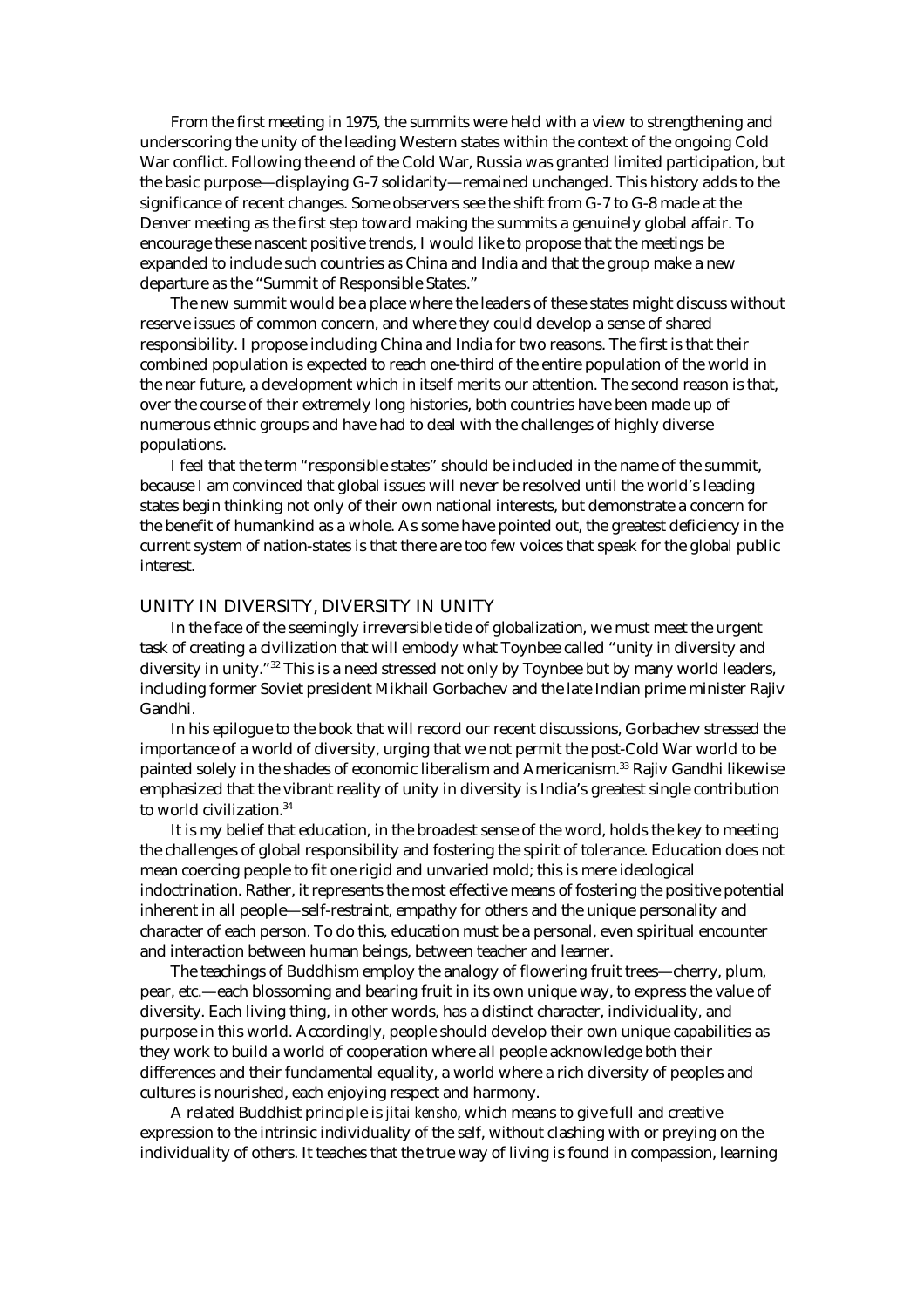from each other's differences how to grow and improve ourselves and thereby creating a realm of happiness woven of harmony and coexistence.

 The late Dr. David L. Norton, the respected American philosopher who was well versed in the educational philosophy of Tsunesaburo Makiguchi, shared his view of the Buddhist model of diversity in a 1991 address:

> For the reorganized world that must come, our responsibility as educators is to cultivate in our students a sensibility of respect and appreciation of cultures, beliefs, and practices that differ from their own. This can only be done on the basis of the recognition that other cultures, beliefs, and practices embody aspects of truth and goodness, as the blossoms of the cherry tree, the sour plum, the sweet plum, and the pear tree each embody beauty in a distinctive aspect. To achieve this means that our students must abandon the supposition that the beliefs and practices with which they are most familiar have a monopoly on truth and goodness. This supposition is called parochialism, or narrow-mindedness when it is the innocent result of ignorance, but it breeds the aggressive absolutism of the "closed society" mentality.<sup>35</sup>

Soon after World War II, as the East-West ideological confrontation escalated, second Soka Gakkai president Josei Toda spoke of the underlying unity of the human race, calling for the realization of a "global family." His appeal grew from the same roots as what today is called "world citizenship" and sought to transcend the constraints of self-centered and bigoted nationalism. There are, of course, those who believe a clash of civilizations to be unavoidable. My view is that such a clash would not occur between civilizations, but between the savage elements that lurk within each civilization. If people from different cultural traditions are willing to work over time to build tolerant and enduring links, rather than indulging in the temptation to dominate and forcibly influence others, the very nature of culture is such that humanity will be enriched by their interaction, and their differences will give birth to new values.

# HUMAN DEVELOPMENT

 The role of religion must be to provide the wisdom which can propel the effort toward mutual development and improvement. In this connection, Buddhism teaches that one meaning of *myo* (mystic) is "to open." <sup>36</sup> The constant seeking after improvement and growth, the desire to open up latent potentialities is a special characteristic of human life. What is urgently sought today is religion that responds to this desire for growth and fulfillment.

 The sad historical reality, however, is one of endless strife, bloodshed and tragedy originating from religion and religious differences. As Nichiren wrote, "The true path of life lies in the affairs of this world."  $37$  I interpret this as meaning that if we are to avoid repeating the errors of the past, religions must give first priority to serving the needs of real people in their daily lives and finding solutions to the problems facing human society. In this way, they must provide the spiritual basis for peaceful competition.

 A hopeful future can be opened up by overcoming what Toda criticized as narrow self-centeredness and by promoting the humanitarian competition that Makiguchi advocated, the shared work of value-creation among people committed to living together as global neighbors. Indeed, this is the core objective of the SGI's movement of what we call "human revolution."

 While the trend toward globalization appears to be firmly established, what must concern us even more is the kind of world that will be the result of this reordering. Directing the processes of globalization toward a new era of respect for the sanctity of life and of the human being—the vision embraced by Makiguchi and Toda which is currently pursued by SGI—requires a revolution at the deepest core of each human life. In this sense, our efforts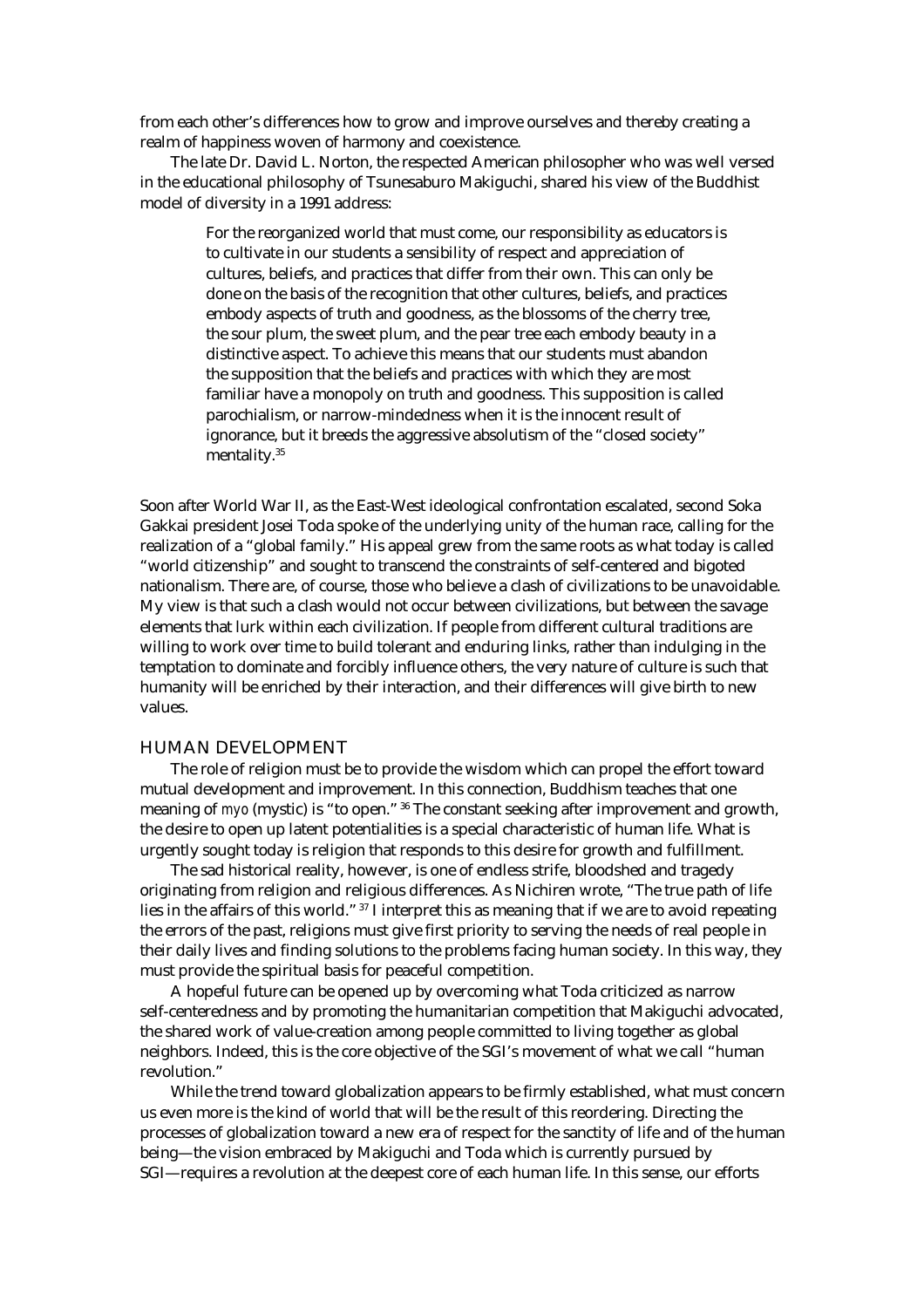must be focused on the "deeper, slower movements" that Toynbee saw as fundamental to the making of history.

 Last year the General Assembly of the United Nations adopted a resolution proclaiming the year 2000 as the International Year for the Culture of Peace. It is time that we return to the question of humanity—the starting point of every endeavor—as we seek to formulate a set of clear, basic principles on which to build a culture of peace. I am fully confident that if people everywhere engage in sincere dialogue in order to identify a common basis for belief and action, and if all people join as equal partners in the endeavor to create a culture of peace, we will witness the dawn of humankind's third millennium as an era in which happiness can be enjoyed by all.

 I was moved by such sentiments when I urged support last year for the adoption of an Earth Charter.<sup>38</sup> Such a document will give voice to the general will of humankind and offer eloquent proof of our courage, wisdom and solidarity in the face of the challenges that confront us. In support of the efforts of the Earth Charter Commission, the SGI-affiliated Boston Research Center for the 21st Century is working to deepen and broaden discussions toward the finalization of the language of the Earth Charter. I have high expectations for this process, as I believe that the Earth Charter can provide an important stepping-stone toward a future global civilization.

#### HUMAN RIGHTS AND THE ROLE OF NGOS

 This year marks the 50th anniversary of the Universal Declaration of Human Rights. Adopted in December 1948, this historic document proclaims in its Preamble that "recognition of the inherent dignity and of the equal and inalienable rights of all members of the human family is the foundation of freedom, justice and peace in the world."

 This Declaration, which contains so much in a mere thirty articles, is considered "soft law," a resolution without binding force. Nonetheless it has, over the last fifty years, served as the international community's effective standard on questions of human rights. It has also given birth to numerous international human rights conventions, including the International Covenants on Human Rights. As of September 1997, no fewer than twenty-three multilateral human rights treaties had been drafted and adopted under UN auspices. The number of resolutions, statements and declarations dealing with human rights issues, of course, exceeds that number many times over.

 The Universal Declaration of Human Rights has come to occupy a unique place in international society, to the extent that it is said to carry the weight of international customary law. The extraordinary significance of this document in human history is a topic I discussed with Austregésilo de Athayde,<sup>39</sup> late president of the Brazilian Academy of Letters, who played an important role in its drafting.

 International human rights treaties can be said to differ in a fundamental sense from other international law. The principle of reciprocity—the principle that one country's observance of treaty conditions requires other signatory countries' reciprocal observance—is said not to apply in the case of human rights conventions.40 In other words, since human rights conventions are aimed at securing universal human rights, they contain elements that transcend some of the limitations of agreements undertaken between states, including the generally sacrosanct principle of nonintervention in the domestic affairs of another state. In this sense, international human rights law represents a limitation and tempering of traditional concepts of national sovereignty.

 Likewise, many of the concrete measures that have been adopted—from the establishment of international tribunals, various committees and commissions responsible for overseeing the implementation of treaties, to systems for reporting human rights abuses—represent important, if limited, steps toward the establishment of a supranational system of human rights protection and promotion.

 However, international accords and the resulting structure of human rights law are not in themselves sufficient to bring about any tangible improvements in the lives of individuals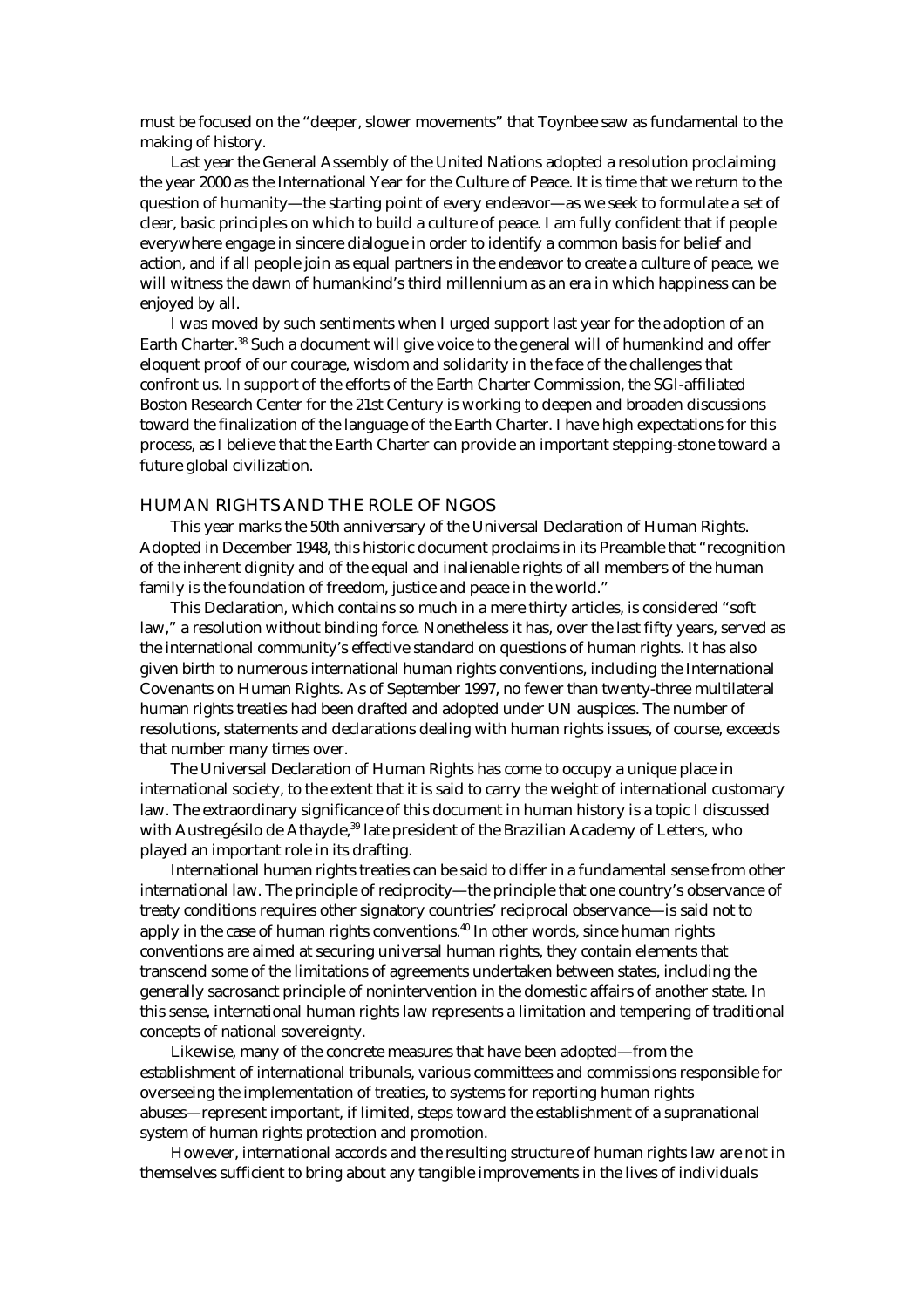whose rights are being infringed. The tragic reality of human rights violations and abuses can be found everywhere; the spirit of the Universal Declaration of Human Rights has yet to become a reality for people around the world in equal measure.

 For many years, there has been agreement that the human rights agenda must move beyond standard setting; true implementation must begin. Needless to say, the path to universal implementation of human rights standards is strewn with difficulties. As one possible means of overcoming these obstacles, I would propose a network of human rights agencies, present in each national setting yet with a status independent of the national government, charged with implementing the human rights agreements which that state has signed.

 The work of these agencies would include compiling reports on national efforts to implement international human rights treaties, fostering public awareness of human rights, and working to secure redress in specific cases. The essence of this plan is to create a new framework of transnational cooperation, involving national human rights agencies, nongovernmental organizations (NGOs) and competent UN bodies, in order to make existing human rights agreements most effective.

 The idea of national human rights agencies has had advocates within the UN for some time now, and in some countries institutions independent of the national judiciary have been established in the form of ombudspersons or human rights commissions. As a means of reinforcing and accelerating this trend, I would like to take up the idea of "transgovernmen-talism" advocated by Harvard Law School professor Anne-Marie Slaughter as a new form of international cooperation. To this idea, I would like to add some suggestions which might enhance its participatory aspects. In essence, transgovernmentalism as proposed by Professor Slaughter is a system that transcends individual states but which differs from traditional multilateral arrangements in that it involves lateral, functional linkages between the similarly charged agencies in different states.

 Professor Slaughter writes, "Disaggregating the state permits the disaggregation of sovereignty as well, ensuring that specific state institutions derive strength and status from participation in a transgovernmental order."<sup>41</sup> The idea of disaggregated national sovereignty holds the promise of providing what would be the critical element required for the effective functioning of the network of agencies I am proposing—namely their independence and impartiality.

 I do not completely agree with every aspect of Slaughter's idea, however. I am concerned that she posits transgovernmentalism as the only alternative to either liberal internationalism or neo-medievalism. In my view, in developing a new global order, we should feel free to choose from a range of visions, incorporating their useful aspects in a mutually supportive manner. Still, she sets forth a number of important ideas, emphasizing, for example, the centrality of such qualities as efficacy and accountability in any international framework for the resolution of global issues.

 While these may be the necessary conditions for establishing human rights agencies, they are not in themselves sufficient to assure success. The Resolution adopted by the UN General Assembly on national institutions for the promotion and protection of human rights states in its principles that they should be established in a way that ensures pluralist representation of civil society, through the participation and cooperation of NGOs. As this shows, the work of NGOs, which have played a vitally important role in the area of human rights, should not be undervalued. It would be imperative for the national human rights agencies I am proposing to develop constructive partnerships with NGOs. These relationships would help assure the accountability of the agencies while enhancing their legitimacy.

 It is clearly time to advance the relationship between NGOs and governments beyond the adversarial one that presently pertains, in which governments regard NGOs with disfavor and occasionally with open hostility. The time has come for mutual recognition of the respective roles of NGOs and governments and for them to work together—ideally in a relationship of creative tension—to promote human rights. However, care must be exercised to ensure that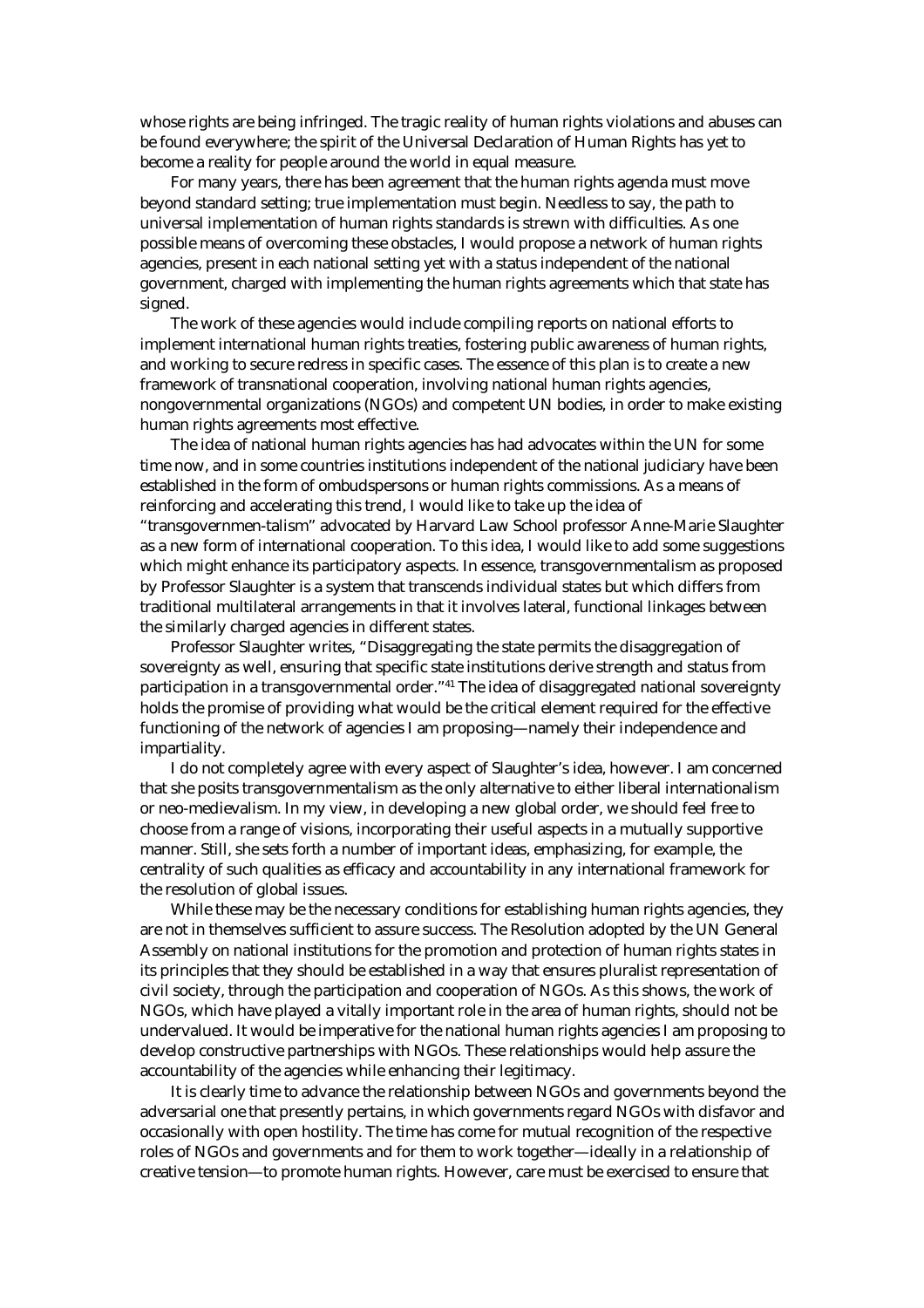such cooperation does not leave NGOs in the position of "subcontractors," carrying out the work that governments would rather, for whatever reason, not do themselves.

 I would also like to propose that the technical training programs currently conducted by the Office of the UN High Commissioner for Human Rights (UNHCHR) for government employees be expanded to include the participation of those responsible for national human rights agencies and the staff of the NGOs alongside whom they will be working. This would not only provide a regular venue for ongoing exchange between the three groups but would also encourage a deeper understanding of the ideals and goals of the UN and facilitate policy coordination with UN agencies.

# HUMAN RIGHTS CULTURE

 Alongside the need for an improved institutional framework, there must be a parallel effort to create a robust culture of human rights. Simply put, this means cultivating the awareness that human rights are not something special, but norms of behavior that should be accepted and adhered to everywhere. While such an effort will take time, in the end it will be the most effective way of closing the gap between the ideal of human rights and the reality.

 There are distinct signs that such an effort is finally under way. As one outcome of the World Conference on Human Rights in Vienna in June 1993, the United Nations Decade for Human Rights Education, 1995-2004, was established. Likewise, human rights education is one of the important objectives of the UNHCHR, which was also established in the wake of the World Conference. Thus we see the creation of a human rights culture emerging as a common theme and concern of the international community.

 In order to support this endeavor, the SGI has actively sought to promote human rights education. The exhibition "Toward a Century of Humanity—An Overview of Human Rights in Today's World," for example, was first shown at the United Nations University in Tokyo in April 1993. It has since been shown in twenty-one cities in seven countries, including Geneva in December 1993, as one of the events commemorating the 45th anniversary of the adoption of the Universal Declaration of Human Rights. The SGI has also sponsored exhibitions on children's rights, the Holocaust and other human rights issues.

 We also see renewed recognition of the overarching importance of human rights within the UN itself. This is encouraging, as the UN is the natural focal point for humanity's shared efforts to secure human rights. A report released by UN Secretary-General Kofi Annan in July 1997, *Renewing the United Nations: A Program for Reform*, states that, "Human rights are integral to the promotion of peace and security, economic prosperity, and social equity," and that, "A major task for the United Nations, therefore, is to enhance its human rights program and fully integrate it into the broad range of the Organization's activities." This fresh prioritization of human rights at the United Nations and the positioning of the issue at the heart of the question of UN reform merits our attention. It can be thought of as an effort to rectify the many years of relative isolation of human rights concerns within the UN and to respond to the many calls for compre-hensive efforts to effectively assure the observance of human rights standards.

 International support for universal human rights is clearly growing. It is now five years since the World Conference on Human Rights was held in Vienna, and an interim review is due to be conducted of the progress made toward the achievement of the goals set out at that Conference.

 This year should therefore be one in which we renew our commitment to the future, and launch substantive actions. Among the many proposals made by those sincerely determined not to permit this great opportunity to pass by unexploited, I am particularly struck by a plan formulated by the Inter Action Council, an organization of former heads of government, among them former West German chancellor Helmut Schmidt and former Costa Rican president Oscar Arias Sanchez. The group proposes the adoption of a "Universal Declaration of Human Responsibilities" $42$  by the UN as a document complementing the Universal Declaration of Human Rights and as an aid in our efforts to create a better world.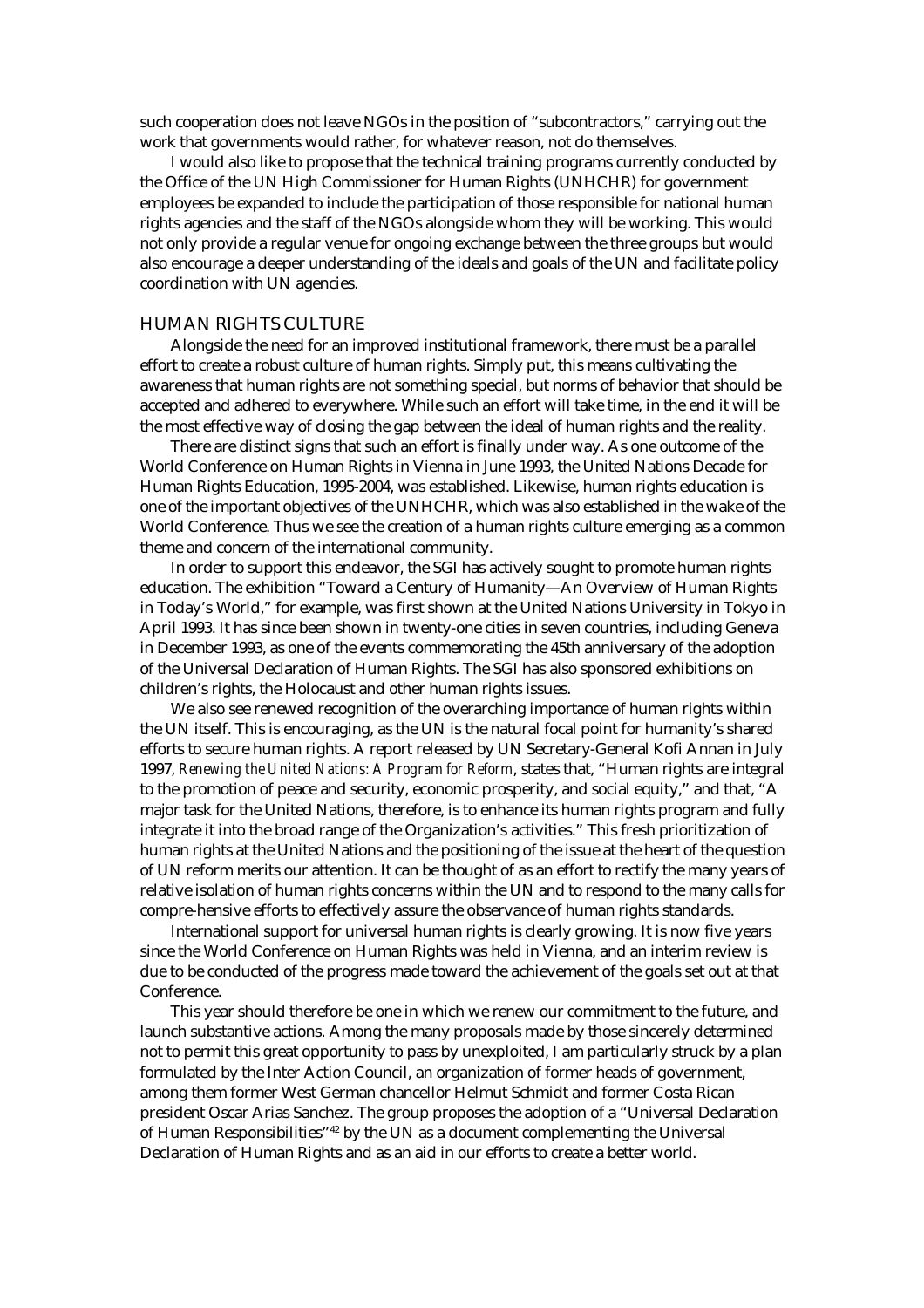Article 1 of the proposed declaration states, "Every person, regardless of gender, ethnic origin, social status, political opinion, language, age, nationality, or religion, has a responsibility to treat all people in a humane way." Running through all nineteen articles of the declaration is a determination to balance the notions of freedom and responsibility. One especially striking clause calls on us to "move away from the freedom of indifference towards the freedom of involvement."

 I find much to agree with in the Inter Action Council's proposal. The challenge that faces us is that of establishing the kind of ethics it proposes in the midst of society's complex realities.

# ALTRUISM IN PRACTICE

 In this regard, I recall a response made by the late Linus Pauling following a talk I gave at Claremont McKenna College in January 1993. At that time, he expressed his sense of the importance to humankind of attaining and acting in accordance with what Buddhism calls the bodhisattva life-state, to which I had referred in my talk.

 University of Hawaii professor David W. Chappell has also noted the bodhisattva way of life taught in the Buddhist tradition, and extensively discusses its significance to the contemporary world in an essay titled "The Public Role of the Bodhisattva."43

 What then is this concept of the bodhisattva, which has attracted the attention of such distinguished thinkers? The bodhisattva, in short, exemplifies the state of compassion, or altruistic life, and a person in this state aspires to help all people gain happiness, seeking, in Nichiren's words, "to attain enlightenment only after having first saved others from suffering."44

 The qualities that make a bodhisattva can be described from various perspectives, but here I would mention one that is of particular relevance to human rights. The bodhisattva undertakes a vow to save others and bases all action upon this vow, which is a spontaneous and unforced expression of altruism. Nor is the vow a mere expression of determination or desire, but a defining commitment to whose realization the bodhisattva devotes her or his entire being. The bodhisattva refuses to be dissuaded or discouraged by the difficulties posed by this challenge. The Lotus Sutra speaks of the pure white lotus rising from the waters of a muddy pond. This analogy illustrates the attainment of a pure and empowered state of life in the midst of the sometimes degrading realities of human society. In this way, the bodhisattva never tries to escape from reality, never leaves suffering people unsaved and plunges into the turbulent waters of life in the effort to help each person drowning in suffering onto the great vessel of happiness.

 Another Buddhist scripture describes the vow of Shrimala, the daughter of King Prasenajit and a contemporary of Shakyamuni Buddha:

> If I see lonely people, people who have been jailed unjustly and have lost their freedom, people who are suffering from illness, disaster or poverty, I will not abandon them. I will bring them spiritual and material comfort.<sup>45</sup>

True to her vow, she worked throughout her life for the benefit of others, striving always to bring forth the inner goodness that exists in all people.

 My point in introducing the concept of the bodhisattva is this: Human rights will only become truly universal and indivisible when they span the most basic, existential division—that of self and other. And this can only occur when both the right to and duty of humane treatment are observed, not in response to externally imposed norms, but through spontaneous action stemming from the naturally powerful desire to assist our fellows whose ability to live in a humane manner is under threat.

 In this regard, I would like to introduce the words of Upendra Baxi, an Indian law scholar, in his "Human Rights Education: The Promise of the Third Millennium?":

> The single most critical source of human rights is the consciousness of peoples of the world who have waged the most persistent struggles for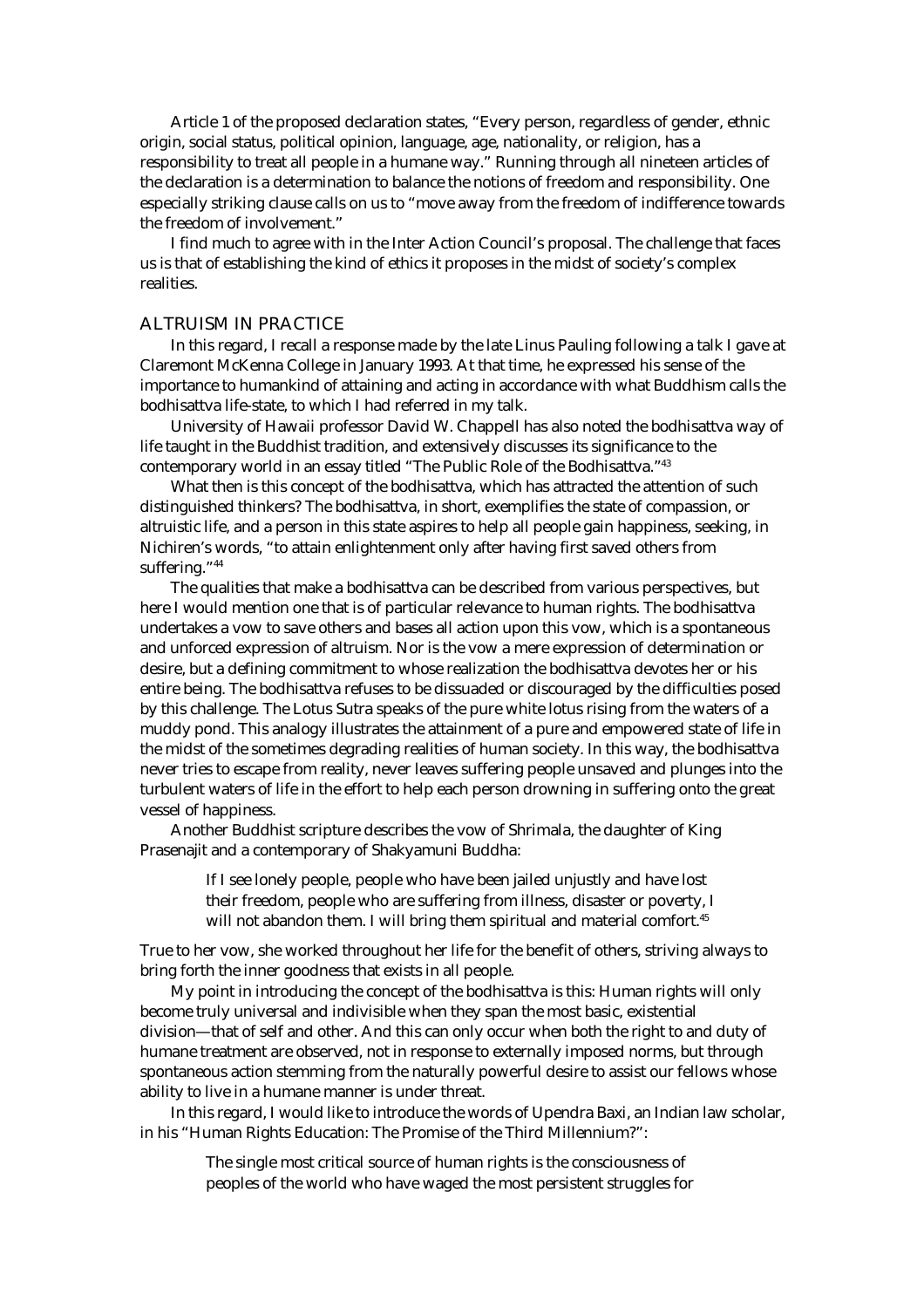decolonization and self-determination, against racial discrimination, gender-based aggression and discrimination, denial of access to basic minimum needs, environmental degradation and destruction, systematic "benign neglect" of the disarticulated, disadvantaged and dispossessed (including the indigenous peoples of the Earth).46

The similarity of the concerns expressed in this remark and Shrimala's bodhisattva vow is striking indeed.

# INNER MOTIVATION

 Buddhism stresses the quality of our motivation, valuing that which issues spontaneously from within, as expressed in the simple phrase, "Our heart is what matters most."47 It teaches that the ultimate objective of Shakyamuni's life was revealed in the humanity he manifested in his behavior and actions. Thus the cultivation and perfection of a person's character is considered in the Buddhist tradition to be the true goal of religious training. Norms that are not inner-generated and do not encourage the development of individual character are ultimately weak and ineffective. Only when external norms and inner values function in a mutually supportive manner can they enable people to resist evil and live as genuine advocates and champions of human rights.

 Over half a century ago, at the height of Japanese militarism, Soka Gakkai's founding president Makiguchi declared, "Rejecting evil and embracing good are two actions born of the same impulse." He also said, "Only a person courageous enough to fight against evil can be a true friend of the good," and, "It is not enough to indulge passively in goodness; we must have the moral courage actively to pursue good." In this way Makiguchi launched a critique of the militarist regime which trampled human rights as it carried out its wars of invasion. In the face of constant persecution, he never yielded an inch, holding firm to his beliefs up to the moment of his death in prison. I derive profound personal inspiration from the struggles that culminated in his martyrdom; I feel that it is here that we can find the spiritual wellsprings of the SGI's current activities to promote human rights.

 Just twenty-three years ago I appealed to members of the newly-formed SGI, saying, "Let us not seek praise or glory for ourselves, but instead dedicate our lives to sowing the seeds of the Mystic Law for peace everywhere in the world." Just as unhappiness is not something only others suffer, neither can happiness be for ourselves only. In this sense, my appeal was a cry from the depths of my heart that we should live the bodhisattva way of life: overcoming the ego, developing an extended, more inclusive sense of self—seeing ourselves in others and feeling others to be part of ourselves.

 As responsible citizens of their respective societies, the members of the SGI are working to advance a movement for peace, culture, and education. In the immediate context of their daily lives, they act with the bodhisattva spirit, refusing to ignore or abandon those who suffer. They initiate and carry out countless acts for the benefit of others, striving to encourage this person, to relieve the anguish of that person, and to help those around them. I am proud of them and believe theirs are the kind of quiet, grass-roots endeavors that will certainly help to create the human rights culture that our times demand.

 It is my belief that if we can foster, in the depths of each individual human life, the kind of active, independent basis for altruistic behavior exemplified in the bodhisattva's vow, we can establish the fundamental basis for an ethic of responsibility and commitment, upon which a genuine culture of human rights can flourish. This is because the inner motivation that spurs people to act in the face of threats to human dignity is, for human rights, the most crucial supporting and sustaining force.

 As was evident in the sharp division of views at the World Conference on Human Rights in 1993, the issue of the universality of human rights is not fully resolved and requires careful and sensitive treatment. As I have tried to describe through my discussion of the bodhisattva ideal, I believe that when people spontaneously undertake to live by those norms which they find most desirable, and to the extent to which they bring their actual behavior in line with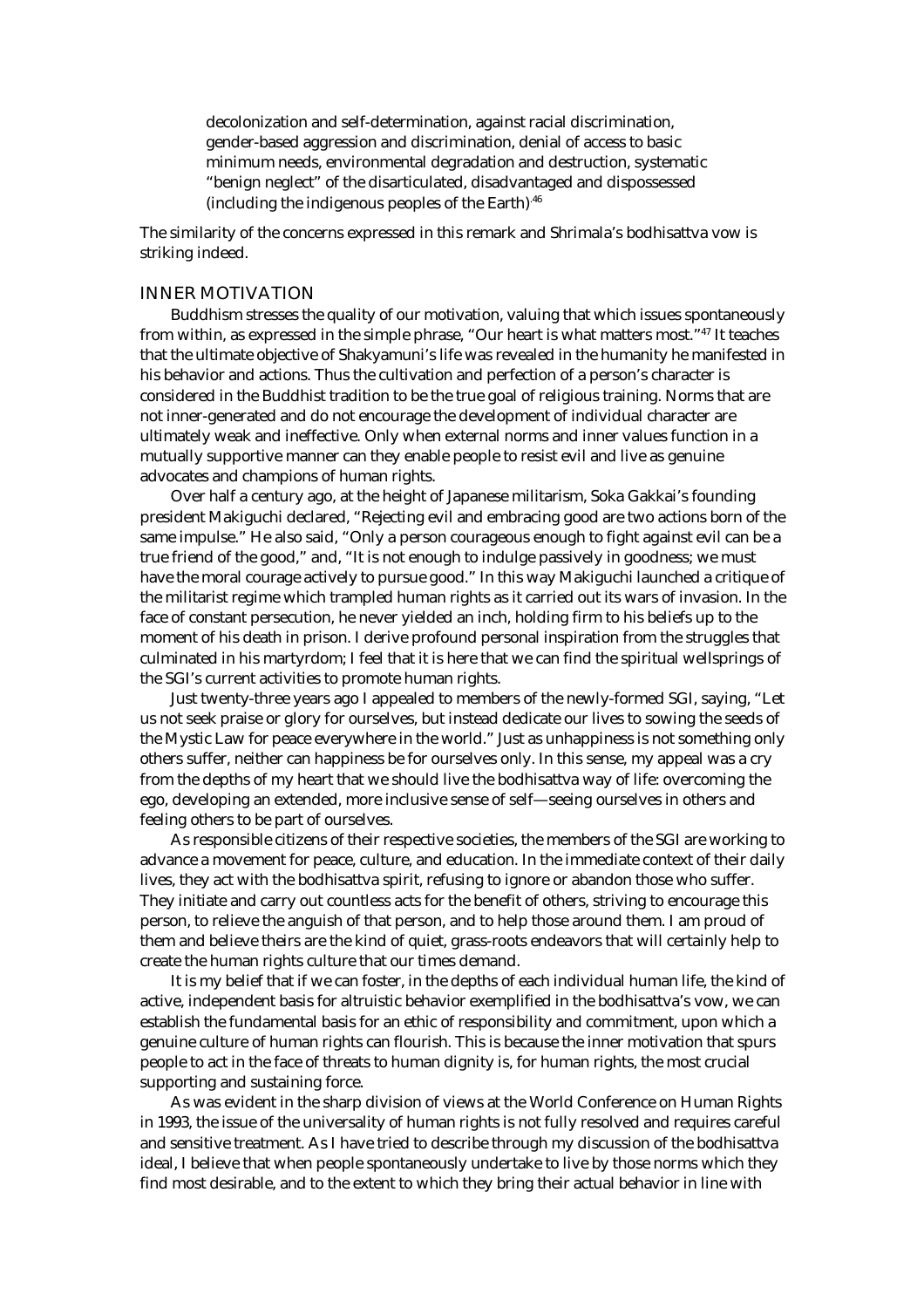those norms, human rights can transcend the limitations of an externally imposed regime and, as internalized values, become a force for the transformation of reality. In that sense, it is vitally important that dialogue be undertaken to promote a new synthesis between the views of those who argue for the universality of rights and those who consider them embedded in cultural relativism. It is only through such dialogue that a genuinely universal understanding of human rights can be reached and the conditions created by which human rights can be implemented equally and without distinction among all the Earth's inhabitants.

## END THE ERA OF NUCLEAR ARMS!

 Three hundred and fifty years have passed since the Peace of Westphalia, which laid the foundations for the contemporary international political order centered on the nation-state. By now it is clear that such a framework alone is inadequate to cope with problems of a global scale.

 As one example, despite long-standing calls for a permanent court capable of trying individuals who violate international laws against genocide, war crimes and crimes against humanity, no such body has been established. In recognition of the pervasive sense that the international community's response to the situation in the former Yugoslavia, Rwanda and elsewhere was woefully inadequate, steps have been taken leading to an international conference in Rome this June, where it is expected that an international criminal court will be created.

 This court will be a judicial body that will not only hold individuals accountable for crimes against international humanitarian and human rights law, but will also provide legal redress to the victims of such crimes. I myself have been eager to see such a court established as a pillar around which the "international law of peace" can be enhanced and elaborated.<sup>48</sup>

 Humanitarian issues are not restricted to the scope of any single country, and the awareness is finally emerging that they must be dealt with through coordinated international efforts. Attempts to create the new systems and bodies capable of responding effectively to this need have tended to be viewed by states as attempts to limit and relativize the prerogatives of national sovereignty—which to some extent they inevitably are—and it is this that has prompted states' protracted resistance to the idea of an international criminal court.

 However halting our progress toward a world less centered on nation-states may be, what is entirely clear is that a world in which states count for less is a world in which individual people will count for more. The role and responsibility of individuals, as the protagonists who shape history, is destined to grow; it thus becomes all the more critical that we each learn to live as creative and active global citizens, recognizing and working to fulfill our respective responsibilities toward the coming millennium. The redoubled wisdom and energy of ordinary citizens is absolutely essential to the work of forging a better future; in this sense NGOs have an invaluable role to play in providing a voice and a focus for people.

 In recent years, we have seen movements in which NGOs have brought the energized efforts of citizens to bear not only on areas of traditional concern, such as human rights and humanitarian issues. The scope of their activities has expanded to include issues of what might be termed in the broadest sense "human security." This has meant effective NGO activism and advocacy on issues related to arms and security—areas traditionally the exclusive province of the state.

 One such achievement is the World Court Project that in June 1997 succeeded in having the legality of nuclear arms reviewed by the International Court of Justice (ICJ). Similarly, the campaign waged by the International Campaign to Ban Landmines (ICBL) and other NGOs was highly influential throughout the process of drafting and adoption of the Anti-Personnel Mines Convention in September 1997. These initiatives give great hope and confidence to people who love peace around the world.

 Building on the momentum of these successes, I would like to propose that the next step taken, once more through popular initiative, should be to reduce the ever-increasing number of small arms—such as automatic rifles and small-caliber guns—that so often fan the flames of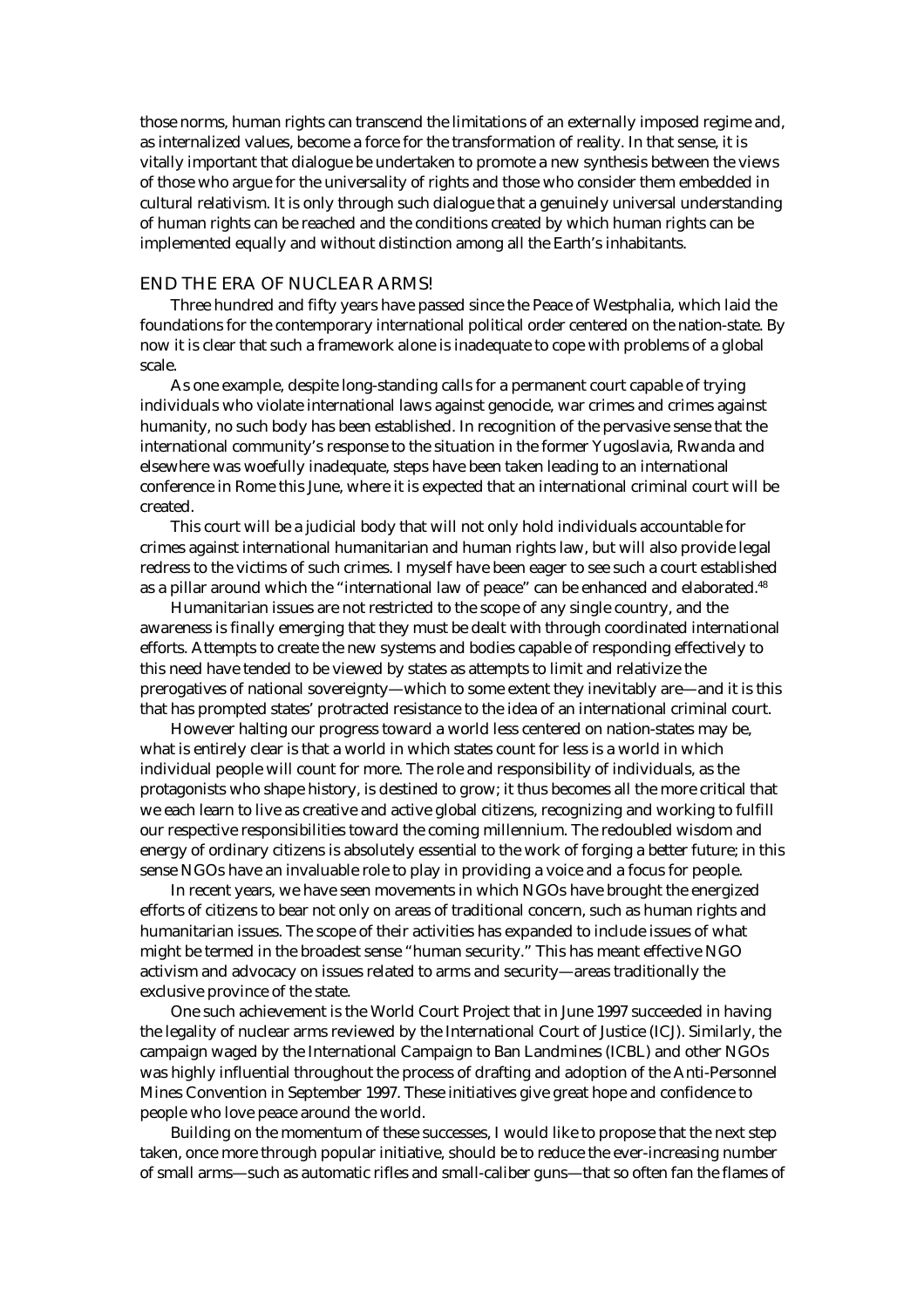the regional conflicts that are a tragic feature of the post-Cold War world. Effective measures must be taken to prevent their further proliferation, and in this regard I believe that we can learn much from the lessons of the Ottawa Process by which language in the Anti-Personnel Mines Convention was saved from the loopholes and ambiguities that are the almost inevitable result of a plenary drafting process operating by consensus.

 Parallel with efforts to restrict and eventually eliminate weapons of mass destruction, the introduction of controls on the conventional weapons used to kill, maim, and terrorize people in armed conflicts worldwide is an essential step toward creating the institutional framework for peace.

 Resolution of these difficult problems should not be left up to governments alone. All people should actively strive to confront the issues that threaten the survival of humankind and the sanctity of human life, as I have urged repeatedly over the years. The recent developments to which I have referred offer hope that the world is indeed moving in that direction.

 The Soka Gakkai in Japan has been an active supporter of Abolition 2000, a worldwide movement initiated by the Nuclear Age Peace Foundation and other NGOs demanding that governments commit themselves to abolishing nuclear weapons. Inspired by a strong sense of responsibility for the future, the youth membership of the Soka Gakkai took the lead in a national campaign to collect signatures in support of the goals of Abolition 2000. 49

 The ICJ advisory opinion on the legality of the threat or use of nuclear weapons includes the unanimous view that: "There exists an obligation to pursue in good faith and bring to a conclusion, negotiations leading to nuclear disarmament in all its aspects under strict and effective international control." Despite this opinion from the ICJ, the conclusion of the Comprehensive Test Ban Treaty in September 1996 has been followed by virtually no substantive progress toward the goal of nuclear disarmament. We must rally international public opinion, urging the nuclear weapons states to commence immediate negotiations on a comprehensive nuclear weapons ban treaty.

 It is encouraging that the World Court Project, which led to the ICJ advisory opinion, has been succeeded by the Abolition 2000 campaign, embracing as it does, the larger goal of abolishing all nuclear arms. The campaign calls on all the nuclear weapons states to conclude by the year 2000 a treaty establishing a timetable for the complete elimination of nuclear weapons.

 I have long been convinced that we should not allow this century to end without resolving—or at least bringing resolution into sight on—the issue of nuclear weapons, which were developed in this century and which represent the greatest threat to human survival ever known. I earnestly call on all the nuclear weapons states to express to the world their commitment to ending the era of nuclear arms before the century's end.

#### A NEW CIVIL SOCIETY

 In order not only to end the nuclear threat but to build a society where people can lead genuinely human lives, it is imperative that we construct a new civil society rooted in popular initiative. We must use the remaining three years of the twentieth century to take concrete steps toward laying the foundation of a new global civilization that will be, in those famous words, "of the people, by the people and for the people." There are a number of events already scheduled that offer opportunities to advance this endeavor.

 Firstly, through deliberations such as those to be held this year in preparation for the first-ever World NGO Conference (scheduled for 1999), concrete proposals will be advanced to create a forum that will link NGOs with the General Assembly of the UN. The "Global Forum" I described in my peace proposal last year provides one possible model.

 Then, in 1999, the Third Hague Peace Conference will be held under the auspices of the World Federation of United Nations Associations, of which the SGI is a member. There, an action plan for a world without war is expected to be adopted by representatives of NGOs and other organizations. The conference will convene to celebrate the Centennial of the 1899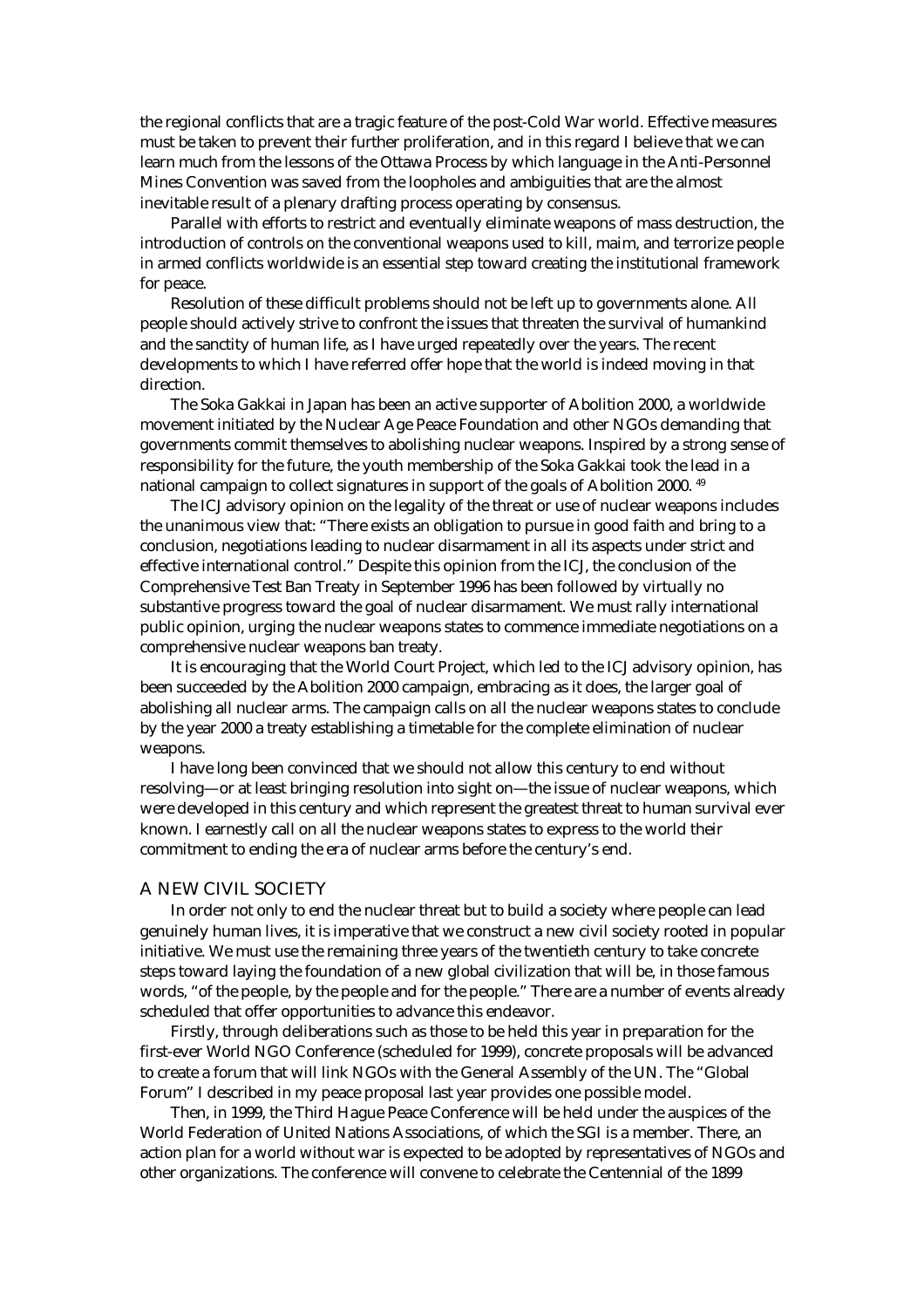Hague Peace Conference, and it has much in common with the idea of a conference for a world without war which I have advocated for some years. I would like to propose that the Third Hague Peace Conference seek to adopt a World Without War Declaration that is rooted in the sovereignty of humankind, and that this will open the way for a World Without War Covenant.

 Then, in the year 2000, a People's Millennium Assembly, attended by representatives of NGOs and other groups representing the world's citizens, will be held in parallel with the Millennium Assembly scheduled to take place at the United Nations. This People's Assembly was referred to in UN Secretary-General Kofi Annan's document on "Renewing the United Nations." I propose that, when the People's Millennium Assembly convenes, the free movement of people be secured—for instance by allowing attendance without a visa—after the model of the Area of Freedom, Security and Justice which will enable people to move freely with the European Union.

 It is my belief that progressive, bold initiatives of this kind made during the remaining three years of the twentieth century will pave the way for a breakthrough toward the construction of a new global civil society.

 The state of the environment, another global issue, was actively debated last year. At the Rio + 5 Forum held in Brazil in March 1997 under the leadership of NGOs, the theme was "From Agenda to Action," and vigorous discussion took place under the slogan, "Let's stop saying 'someone should."

 I quite agree with this sentiment. We must never lose sight of the fact that a third millennium imbued with respect for the sanctity of life, free from nuclear arms and war, and rich with the rainbow hues of diversity, will only come into being through the efforts of empowered and responsible citizens who don't wait for someone else to take the initiative.

 As the ominous clouds of World War II were drawing low, Czech novelist Karel Capek (1890-1938), severely condemned the phrases "someone should" and "things are not so simple" as illustrative of the spiritual poverty that passively accepts the status quo.

He appealed to people:

When someone is drowning, it is not enough to stand aside and express the reasonable opinion that "Someone should jump in and save him." History needs those who act rather than those who only say what someone else should do.

We could say that almost all the useful or important things that have happened in the last thousand years were not exactly simple. If people were to convince themselves that nothing can be done only because "things are not simple," the world would not have much of what is called human endeavor.50

We should heed this admonition as bearing directly on our own responsibility. What is needed most now is the courage to confront the realities that face us, and concrete actions to transform them.

 We have a shared responsibility to advance step-by-step amidst these crushing realities. It is only through such an effort that we can prevent any repetition of the nightmarish tragedies that have marred this century and pass on the fruits of human endeavor to future generations.

 Let us arise and act now, firm in the conviction that we are the world citizens who can shape and author future history. Let us embrace the kind of profound optimism that no fear or difficulty can conquer. The members of the SGI are committed to a movement, inspired by the principles of Buddhism, that promotes the values of peace, culture and education. Through these efforts we will continue the work of forging a broad-based network of solidarity among people of goodwill throughout the world.

 Finally, let us have the confidence that someday historians will remark, from the kind of distant future that Toynbee envisaged, that the final years of the twentieth century were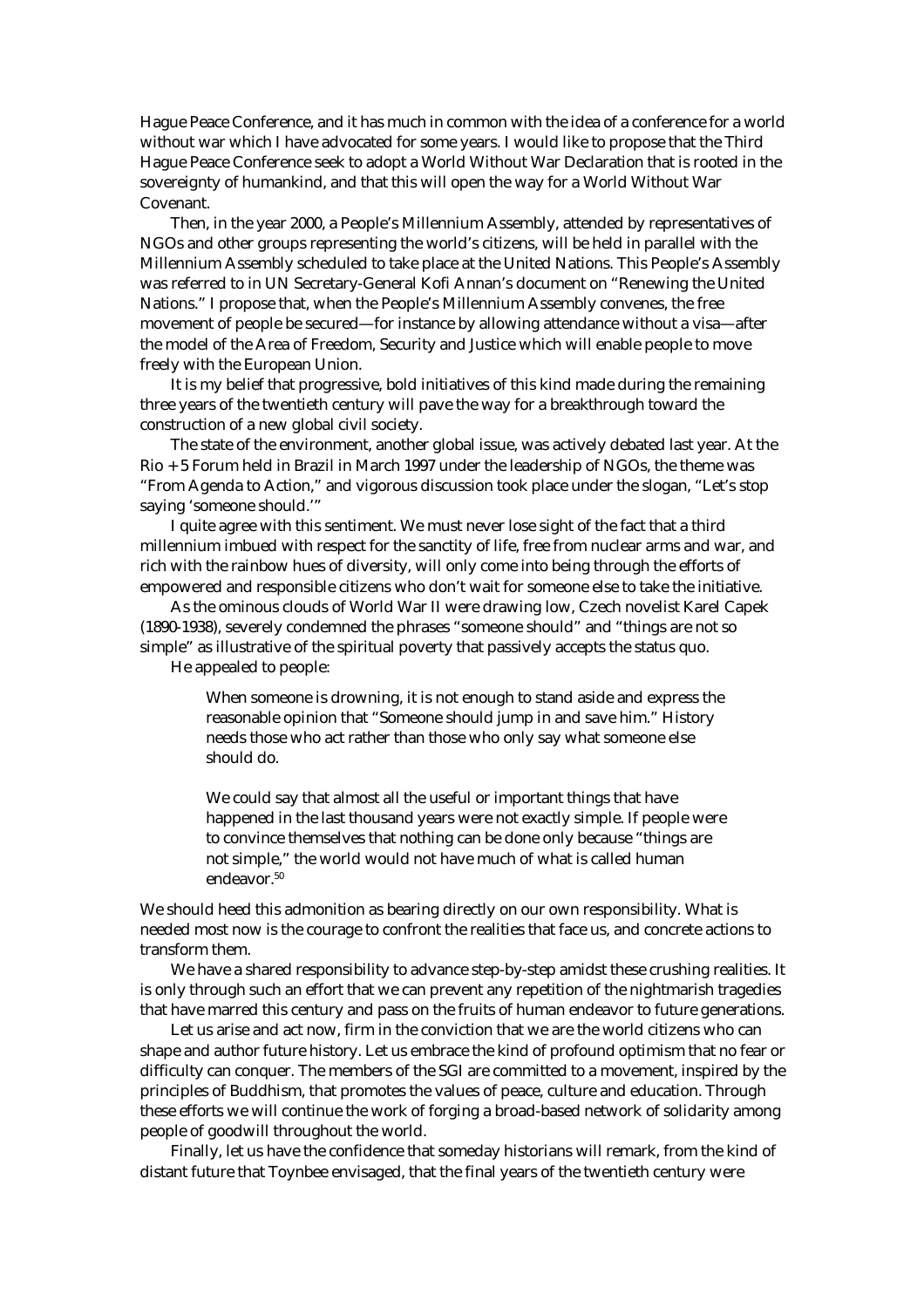indeed the turning point in human history; for it was then that the seeds were sown that have since blossomed into the vibrant global civilization of peace they now enjoy.

January 26, 1998

1 Daisaku Ikeda*,* "Peace and Human Security: A Buddhist Perspective for the Twenty-first Century"(paper presented at the East-West Center, Honolulu, HI, January 25, 1995).

2 Isaiah Berlin, *The Crooked Timber of Humanity - Chapters in the History of Ideas* (New York: Alfred A. Knopf, 1991), p. 175.

3 Martin Heidegger, *Being and Time,* trans. John Macquarrie and Edward Robinson (New York: Harper, 1962).

4 Henri Bergson, *Time and Free Will: An Essay on the Immediate Data of Consciousness* (rept. Kila, MT: Kessinger Publishing Co., 1996).

5 Leo Tolstoy, *Death of Ivan Ilyich* (New York: George Munro, 1888), p. 39.

6 Philip B. Yampolsky, ed., *Selected Writings of Nichiren* (New York: Columbia University Press, 1990) p. 136.

7 Daisaku Ikeda et al., "*Hokekyo no Chie"* (Conversations on the Lotus Sutra), *Daibyakurenge,* June 1997.

8 A concept transmitted by T'ien-t'ai to his disciples. Quoted by Nichiren in "*Ongi Kuden"* (The Record of the Orally Transmitted Teachings), *Gosho Zenshu* (The Collected Writings of Nichiren) (Tokyo: Soka Gakkai, 1952), p. 757.

9 Henri Louis Bergson, *Les Deux Sources de la Morale et de la Religion* (Paris: Librairie Felix Alcan, 1932), p. 30.

10 Konrad Zacharias Lorenz (1903-1989): Laureate of 1973 Nobel Prize for Physiology and Medicine with Niko Tinbergen and Karl von Frisch.

11 Shigeru Matsumoto ed., *Rekishi no Kyokun,* a translation of Arnold J. Toynbee's *Can We Learn Lessons from History?* (Tokyo: Iwanami Shoten, 1957), p. 213.

12 Arnold J. Toynbee, *Civilization on Trial* (New York: Oxford University Press, 1948), p. 213.

13 Ibid., p. 214.

<sup>14</sup> Ibid., p. 214.

15 Ibid., p. 215.

16 Ibid., pp. 215-16.

17 Ibid., p. 216.

18 Ibid., p. 221.

19 Yehudi Menuhin, *Theme and Variations* (New York: Stein and Day, 1972), p. 183.

20 Ibid., pp 184 -85.

21 Speech delivered on January 23, 1997 at Fondaciòn Valencia Tercer Milenia—as quoted in Eiji Hattori, "*3000 Nenki o Miru 'Sekaijin' ga Uttaeru Mono*" (Cosmopolitan Appeals for the Third Millennium), *Ronza* (May 1997).

22 A Buddhist deity in Indian mythology who symbolizes the natural forces that protect and nurture life.

23 Francis Fukuyama, "The End of History?" *The National Interest* (Fall 1989).

24 Samuel Huntington, "The Clash of Civilizations?" *Foreign Affairs*, vol. 72, no. 1 (Summer 1993).

25 Vaclav Havel, "Insights into the World, Uniting Responsibility for the World," *Daily Yomiuri,* January 27, 1997, p. 6.

<sup>26</sup>*Makiguchi Tsunesaburo Zenshu* (Collected Writings of Tsunesaburo Makiguchi) (Tokyo: Daisan Bummeisha, 1996), vol. 2, p. 399.

27 Arnold Toynbee, "Hiseiyo Bummei no Shorai" (The Future of Non-Western Civilizations)*, Asahi Shimbun,* January 6, 1957.

28 Ibid.

29 Hugh de Santis, *Beyond Progress: An Interpretive Odyssey to theFuture* (Chicago: University of Chicago Press, 1996), p. 202.

30 G-7 Summit Economic Communiqué: Making a Success of Globalization for the Benefit of All (Lyon: June 28, 1996).

31 G-7 Statement on Economic, Financial Issues (Denver: June 1997).

32 "Hiseiyo Bunmei no Shorai," p. 237.

<sup>33</sup>*Nijusseiki no Seishin no Kyokun* (The Spiritual Lessons of the 20th Century) (Tokyo: Ushio Shuppansha, 1996).

34 See Rajiv Gandhi, "Secular India Alone Can Survive," *Selected Speeches and Writings,* vol. 5 (New Delhi: Publications Division, Ministry of Information and Broadcasting, Government of India, 1987-91), p. 32.

35 "Human Education for World Citizenship" (address to the Education Division of the Soka Gakkai) (Osaka: October 22, 1991).

36 Yampolsky, ed., *Letters of Nichiren*, p. 37.

 $\frac{37 \text{hid}}{20 \text{hid}}$  p. 516.

38 The Earth Charter, whose benchmark draft was approved at the Rio + 5 Forum, has been crafted with assistance from international leaders, including cochairs Mikhail Gorbachev, former Soviet President, and Maurice Strong, head of the nonprofit Earth Council.